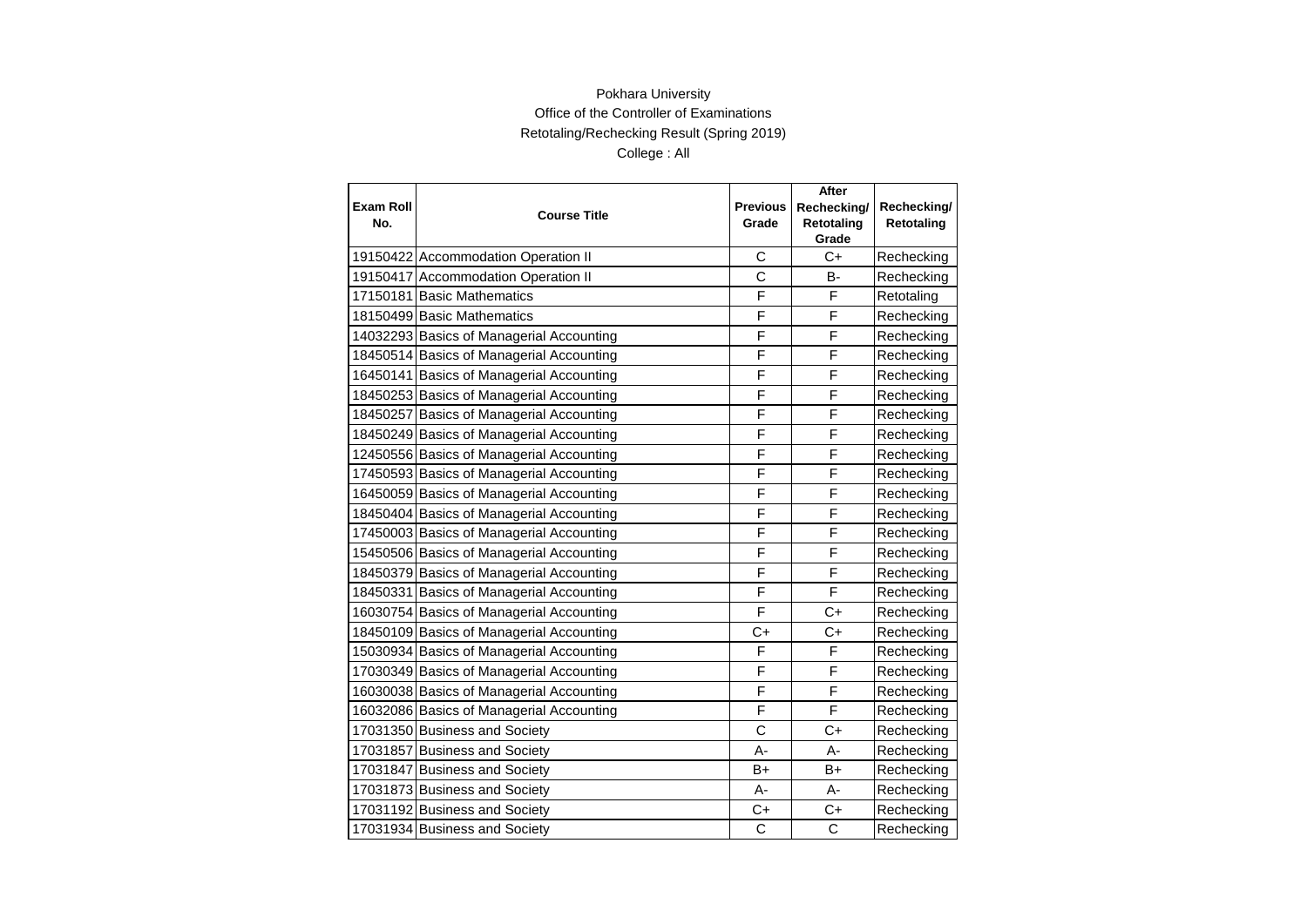| <b>Exam Roll</b><br>No. | <b>Course Title</b>                                    | <b>Previous</b><br>Grade | After<br>Rechecking/<br>Retotaling | Rechecking/<br>Retotaling |
|-------------------------|--------------------------------------------------------|--------------------------|------------------------------------|---------------------------|
|                         |                                                        |                          | Grade                              |                           |
|                         | 17032267 Business and Society                          | $C+$                     | $C+$                               | Rechecking                |
|                         | 17032284 Business and Society                          | $B+$                     | $B+$                               | Rechecking                |
|                         | 17032297 Business and Society                          | B+                       | B+                                 | Rechecking                |
|                         | 17032324 Business and Society                          | $A -$                    | $A -$                              | Rechecking                |
|                         | 17032325 Business and Society                          | $C+$                     | $C+$                               | Rechecking                |
|                         | 17032327 Business and Society                          | $B+$                     | $B+$                               | Rechecking                |
|                         | 17030474 Business and Society                          | F                        | F                                  | Retotaling                |
|                         | 17032156 Business and Society                          | $A -$                    | А-                                 | Retotaling                |
|                         | 17031407 Business and Society                          | B                        | B                                  | Rechecking                |
|                         | 17031415 Business and Society                          | B                        | B                                  | Rechecking                |
|                         | 17031419 Business and Society                          | B                        | B                                  | Rechecking                |
|                         | 17031442 Business and Society                          | $C+$                     | $C+$                               | Rechecking                |
|                         | 17031443 Business and Society                          | B+                       | B+                                 | Rechecking                |
|                         | 17031478 Business and Society                          | B                        | B                                  | Retotaling                |
|                         | 19530050 Business and Technical Communication          | F                        | $C+$                               | Rechecking                |
|                         | 19530051 Business and Technical Communication          | F                        | $C -$                              | Rechecking                |
|                         | 18150480 Business Communication for the Hotel Industry | F                        | F                                  | Rechecking                |
|                         | 18150478 Business Communication for the Hotel Industry | F                        | F                                  | Rechecking                |
|                         | 18032310 Business Communication II                     | B                        | B                                  | Rechecking                |
|                         | 18032332 Business Communication II                     | A-                       | A-                                 | Rechecking                |
|                         | 18032368 Business Communication II                     | A-                       | А-                                 | Rechecking                |
|                         | 18032378 Business Communication II                     | $\mathsf{C}$             | Ċ                                  | Rechecking                |
|                         | 18032380 Business Communication II                     | А-                       | А-                                 | Rechecking                |
|                         | 18031104 Business Communication II                     | В                        | B                                  | Rechecking                |
|                         | 18031450 Business Communication II                     | $\mathsf{C}$             | $\mathsf{C}$                       | Retotaling                |
|                         | 18031948 Business Communication II                     | B                        | B                                  | Rechecking                |
|                         | 16030954 Business Mathematics I                        | F                        | F                                  | Rechecking                |
|                         | 19031731 Business Mathematics I                        | F                        | F                                  | Rechecking                |
|                         | 16031821 Business Mathematics I                        | F                        | F                                  | Rechecking                |
|                         | 14032531 Business Mathematics I                        | F                        | F                                  | Rechecking                |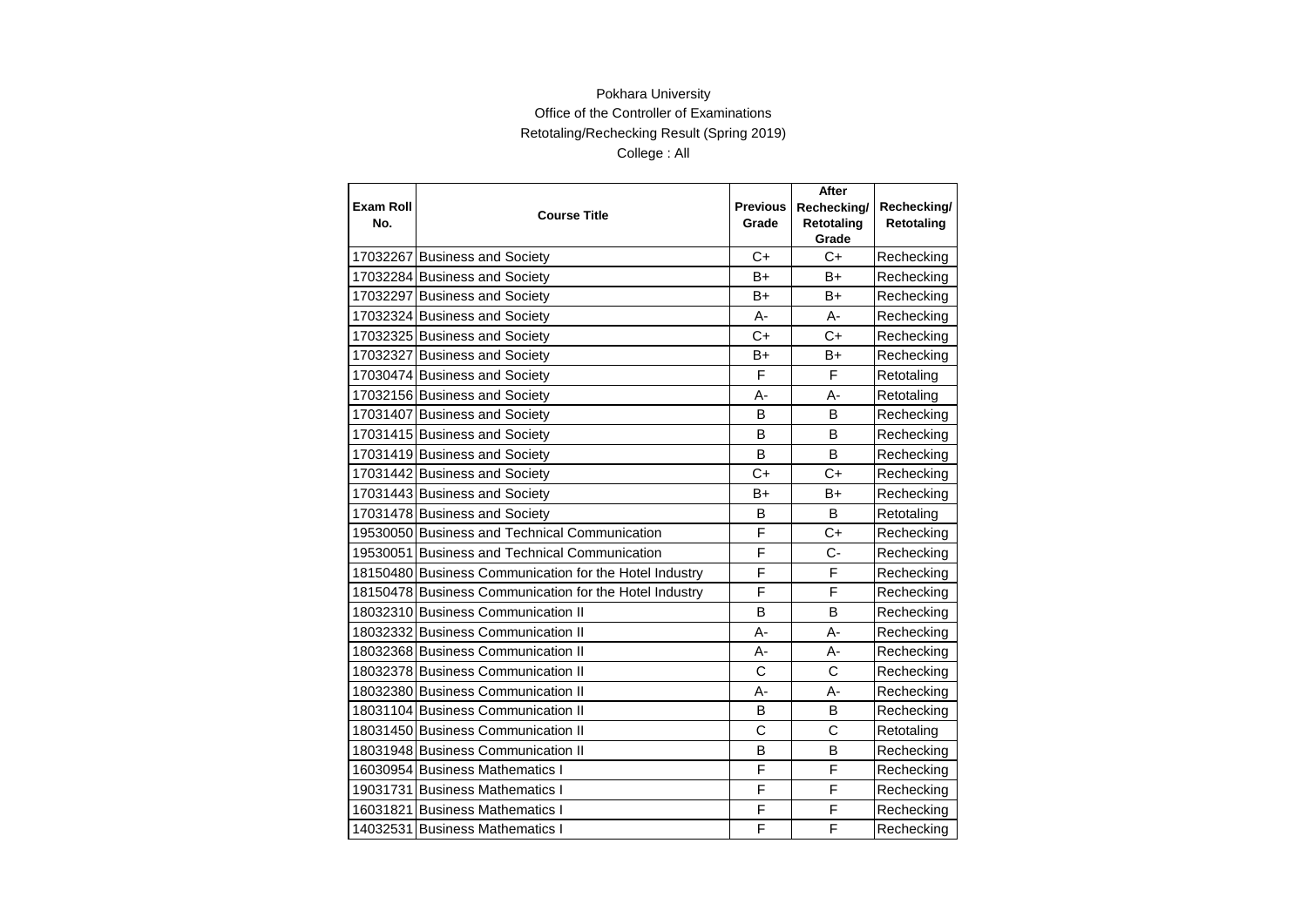|                  |                                  |                 | After       |             |
|------------------|----------------------------------|-----------------|-------------|-------------|
| <b>Exam Roll</b> | <b>Course Title</b>              | <b>Previous</b> | Rechecking/ | Rechecking/ |
| No.              |                                  | Grade           | Retotaling  | Retotaling  |
|                  |                                  |                 | Grade       |             |
|                  | 16030266 Business Mathematics I  | F               | F           | Rechecking  |
|                  | 13031066 Business Mathematics I  | F               | F           | Rechecking  |
|                  | 19030229 Business Mathematics I  | F               | F           | Rechecking  |
|                  | 15032152 Business Mathematics I  | F               | F           | Rechecking  |
|                  | 14031490 Business Mathematics I  | F               | F           | Rechecking  |
|                  | 19030306 Business Mathematics II | F               | F           | Rechecking  |
|                  | 19030320 Business Mathematics II | F               | F           | Rechecking  |
|                  | 19030345 Business Mathematics II | $A -$           | А-          | Rechecking  |
|                  | 19030362 Business Mathematics II | F               | C           | Rechecking  |
|                  | 19450440 Business Mathematics II | F               | B           | Rechecking  |
|                  | 17032619 Business Mathematics II | F               | F           | Rechecking  |
|                  | 13032177 Business Mathematics II | F               | F           | Rechecking  |
|                  | 14032275 Business Mathematics II | F               | F           | Rechecking  |
|                  | 17031928 Business Mathematics II | F               | F           | Rechecking  |
|                  | 12450237 Business Mathematics II | F               | F           | Rechecking  |
|                  | 19032401 Business Mathematics II | F               | F           | Rechecking  |
|                  | 16031139 Business Mathematics II | F               | F           | Rechecking  |
|                  | 13030870 Business Mathematics II | F               | F           | Rechecking  |
|                  | 19031048 Business Mathematics II | F               | A           | Rechecking  |
|                  | 19450190 Business Mathematics II | F               | F           | Rechecking  |
|                  | 19540015 Business Mathematics II | C+              | C+          | Rechecking  |
|                  | 19540068 Business Mathematics II | F               | F           | Retotaling  |
|                  | 19031605 Business Mathematics II | F               | F           | Rechecking  |
|                  | 12450116 Business Mathematics II | F               | F           | Rechecking  |
|                  | 19030783 Business Mathematics II | F               | F           | Rechecking  |
|                  | 19030794 Business Mathematics II | F               | F           | Rechecking  |
|                  | 19030827 Business Mathematics II | F               | F           | Rechecking  |
|                  | 19030839 Business Mathematics II | F               | F           | Rechecking  |
|                  | 19030847 Business Mathematics II | F               | F           | Rechecking  |
|                  | 19030213 Business Mathematics II | F               | F           | Rechecking  |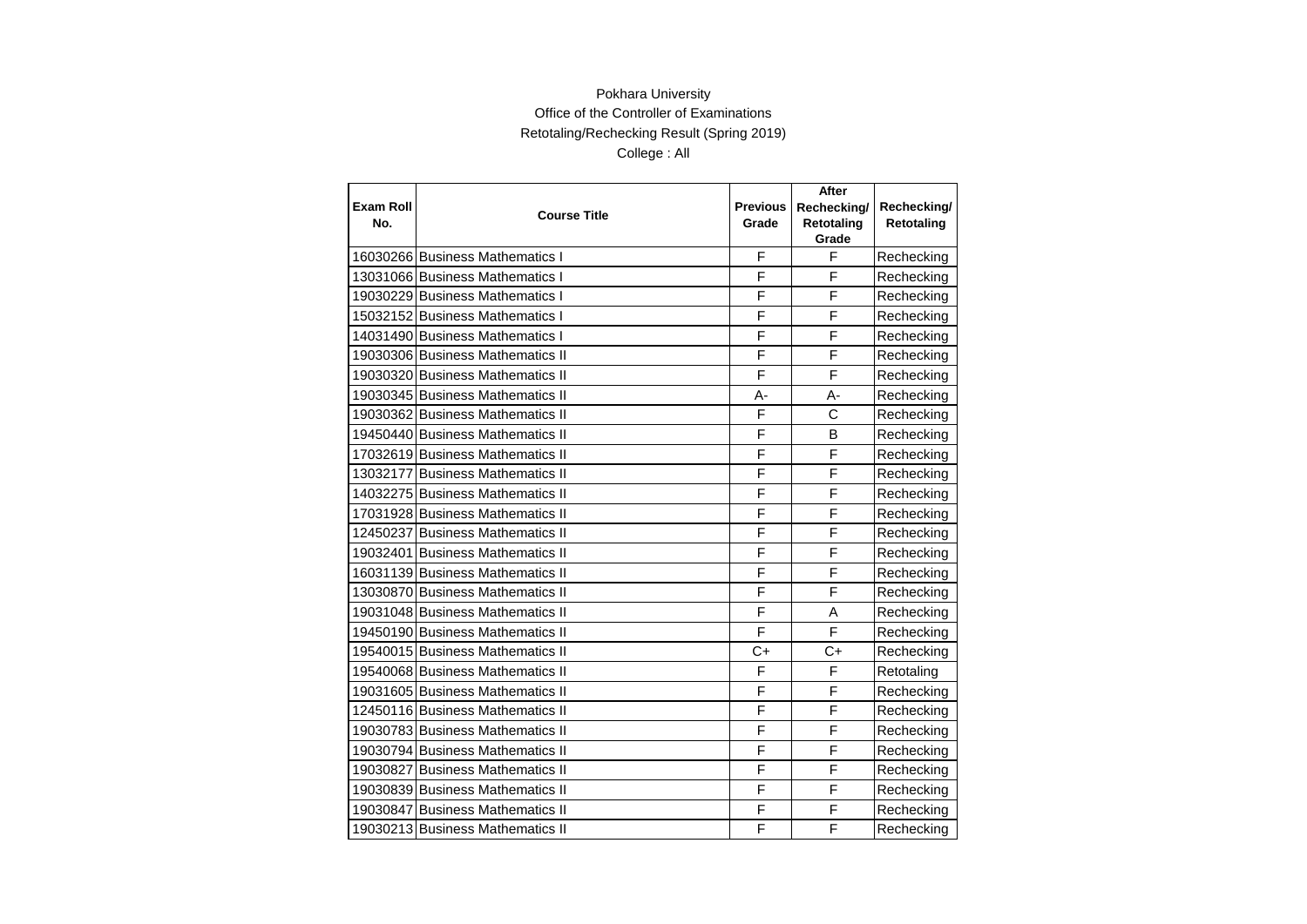| <b>Exam Roll</b> | <b>Course Title</b>                | <b>Previous</b> | After<br>Rechecking/ | Rechecking/ |
|------------------|------------------------------------|-----------------|----------------------|-------------|
| No.              |                                    | Grade           | Retotaling<br>Grade  | Retotaling  |
|                  | 19030220 Business Mathematics II   | С               | C                    | Rechecking  |
|                  | 19030684 Business Mathematics II   | F               | F                    | Retotaling  |
|                  | 19032517 Business Mathematics II   | F               | F                    | Rechecking  |
|                  | 19031667 Business Mathematics II   | $C+$            | $C+$                 | Rechecking  |
|                  | 19031432 Business Mathematics II   | В-              | B-                   | Rechecking  |
|                  | 19030416 Business Mathematics II   | B               | <sub>B</sub>         | Rechecking  |
|                  | 19030425 Business Mathematics II   | $C+$            | $C+$                 | Rechecking  |
|                  | 19030407 Business Mathematics II   | $C+$            | $C+$                 | Rechecking  |
|                  | 19030394 Business Mathematics II   | F               | F                    | Rechecking  |
|                  | 19030438 Business Mathematics II   | F               | F                    | Rechecking  |
|                  | 16031118 Business Research Methods | F               | F                    | Rechecking  |
|                  | 18450228 Business Research Methods | F               | F                    | Rechecking  |
|                  | 17030305 Business Research Methods | F               | F                    | Retotaling  |
|                  | 17030274 Business Research Methods | F               | F                    | Retotaling  |
|                  | 16032331 Business Research Methods | F               | $C+$                 | Rechecking  |
|                  | 16031019 Business Research Methods | F               | $\overline{F}$       | Retotaling  |
|                  | 18450442 Business Research Methods | B               | B+                   | Rechecking  |
|                  | 17080101 Business Research Methods | F               | F                    | Rechecking  |
|                  | 17080076 Business Research Methods | $C -$           | $C -$                | Rechecking  |
|                  | 18032432 Business Statistics       | F               | $C -$                | Rechecking  |
|                  | 14032299 Business Statistics       | F               | F                    | Rechecking  |
|                  | 16031375 Business Statistics       | F               | F                    | Rechecking  |
|                  | 18032574 Business Statistics       | F               | F                    | Retotaling  |
|                  | 17032743 Business Statistics       | F               | F                    | Rechecking  |
|                  | 17450125 Business Statistics       | F               | F                    | Rechecking  |
|                  | 16540039 Business Statistics       | F               | F                    | Rechecking  |
|                  | 13540036 Business Statistics       | F               | F                    | Rechecking  |
|                  | 16450123 Business Statistics       | F               | F                    | Rechecking  |
|                  | 14450160 Business Statistics       | F               | F                    | Retotaling  |
|                  | 14031172 Business Statistics       | F               | F                    | Rechecking  |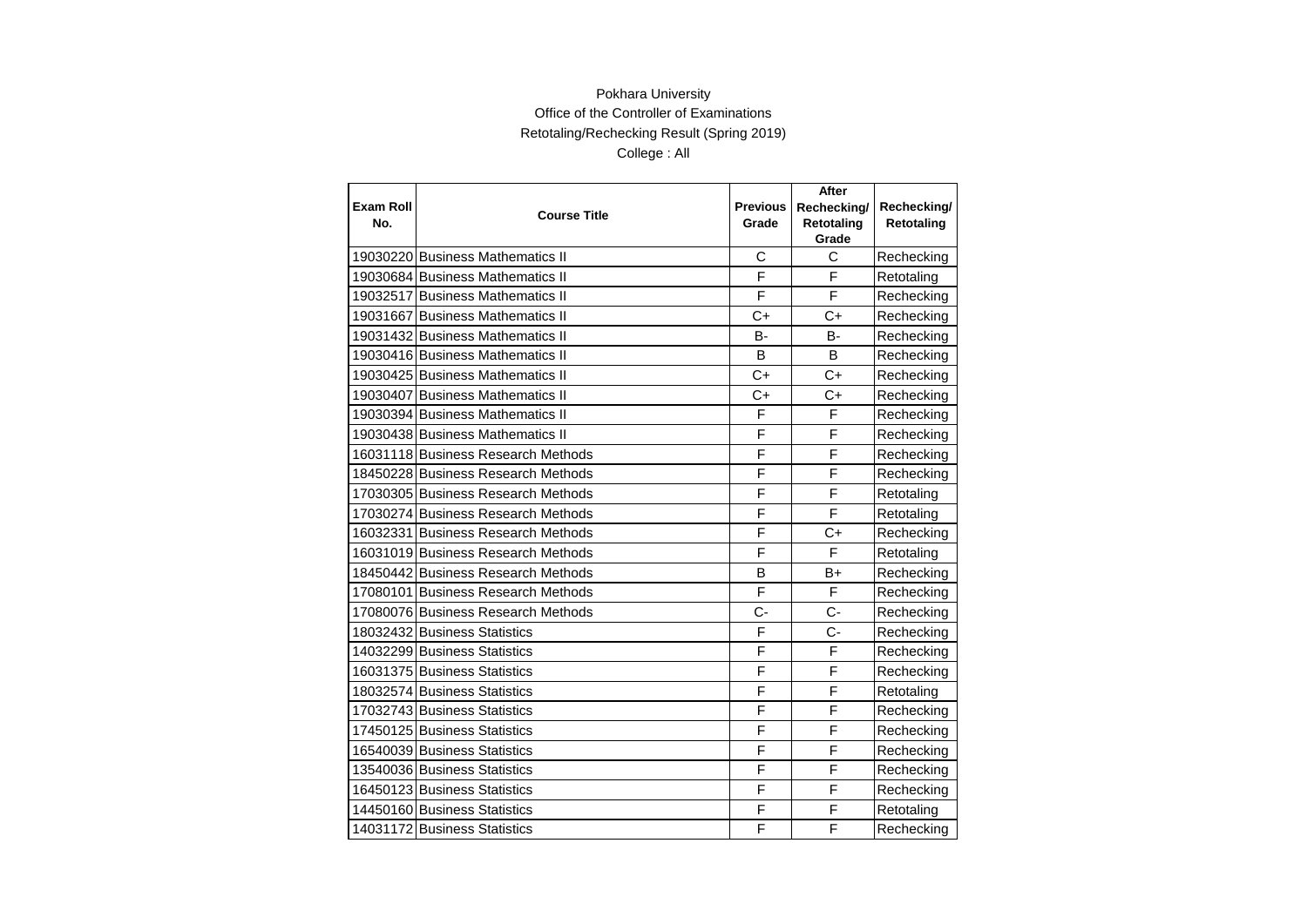|                  |                                                  | <b>Previous</b> | After<br>Rechecking/ |                           |
|------------------|--------------------------------------------------|-----------------|----------------------|---------------------------|
| Exam Roll<br>No. | <b>Course Title</b>                              | Grade           | <b>Retotaling</b>    | Rechecking/<br>Retotaling |
|                  |                                                  |                 | Grade                |                           |
|                  | 18031909 Business Statistics                     | F               | F                    | Rechecking                |
|                  | 16032052 Business Statistics                     | F               | F                    | Rechecking                |
|                  | 16032077 Business Statistics                     | F               | F                    | Rechecking                |
|                  | 13050005 Computer Architecture                   | F               | F                    | Rechecking                |
|                  | 17032678 Corporate Finance                       | D+              | $C -$                | Rechecking                |
|                  | 17032256 Data Analysis and Modeling              | F               | F                    | Rechecking                |
|                  | 18031053 Data Analysis and Modeling              | F               | F                    | Rechecking                |
|                  | 18030311 Data Analysis and Modeling              | $C+$            | $C+$                 | Rechecking                |
|                  | 18030314 Data Analysis and Modeling              | F               | C                    | Rechecking                |
|                  | 14032293 Data Analysis and Modeling              | F               | F                    | Rechecking                |
|                  | 14032299 Data Analysis and Modeling              | F               | F                    | Rechecking                |
|                  | 16030525 Data Analysis and Modeling              | B               | B                    | Rechecking                |
|                  | 18032792 Data Analysis and Modeling              | F               | F                    | Rechecking                |
|                  | 16031658 Data Analysis and Modeling              | F               | F                    | Rechecking                |
|                  | 18450505 Data Analysis and Modeling              | в               | B                    | Rechecking                |
|                  | 18032236 Data Analysis and Modeling              | F               | F                    | Retotaling                |
|                  | 16031375 Data Analysis and Modeling              | F               | C                    | Rechecking                |
|                  | 16031442 Data Analysis and Modeling              | F               | F                    | Rechecking                |
|                  | 16450266 Data Analysis and Modeling              | F               | F                    | Rechecking                |
|                  | 18450062 Data Analysis and Modeling              | B+              | A                    | Rechecking                |
|                  | 16031019 Data Analysis and Modeling              | F               | F                    | Rechecking                |
|                  | 18032075 Data Analysis and Modeling              | C+              | C+                   | Rechecking                |
|                  | 18080125 Data Analysis and Modeling              | F               | F                    | Rechecking                |
|                  | 18031686 Data Analysis and Modeling              | F               | F                    | Retotaling                |
|                  | 15031425 Data Analysis and Modeling              | F               | F                    | Rechecking                |
|                  | 12031206 Data Analysis and Modeling              | F               | F                    | Rechecking                |
|                  | 17031249 Data Analysis and Modeling              | F               | F                    | Rechecking                |
|                  | 18030624 Data Analysis and Modeling              | B+              | A-                   | Rechecking                |
|                  | 17530150 Data Communication and Computer Network | D+              | D+                   | Rechecking                |
|                  | 17530083 Data Communication and Computer Network | D+              | D+                   | Rechecking                |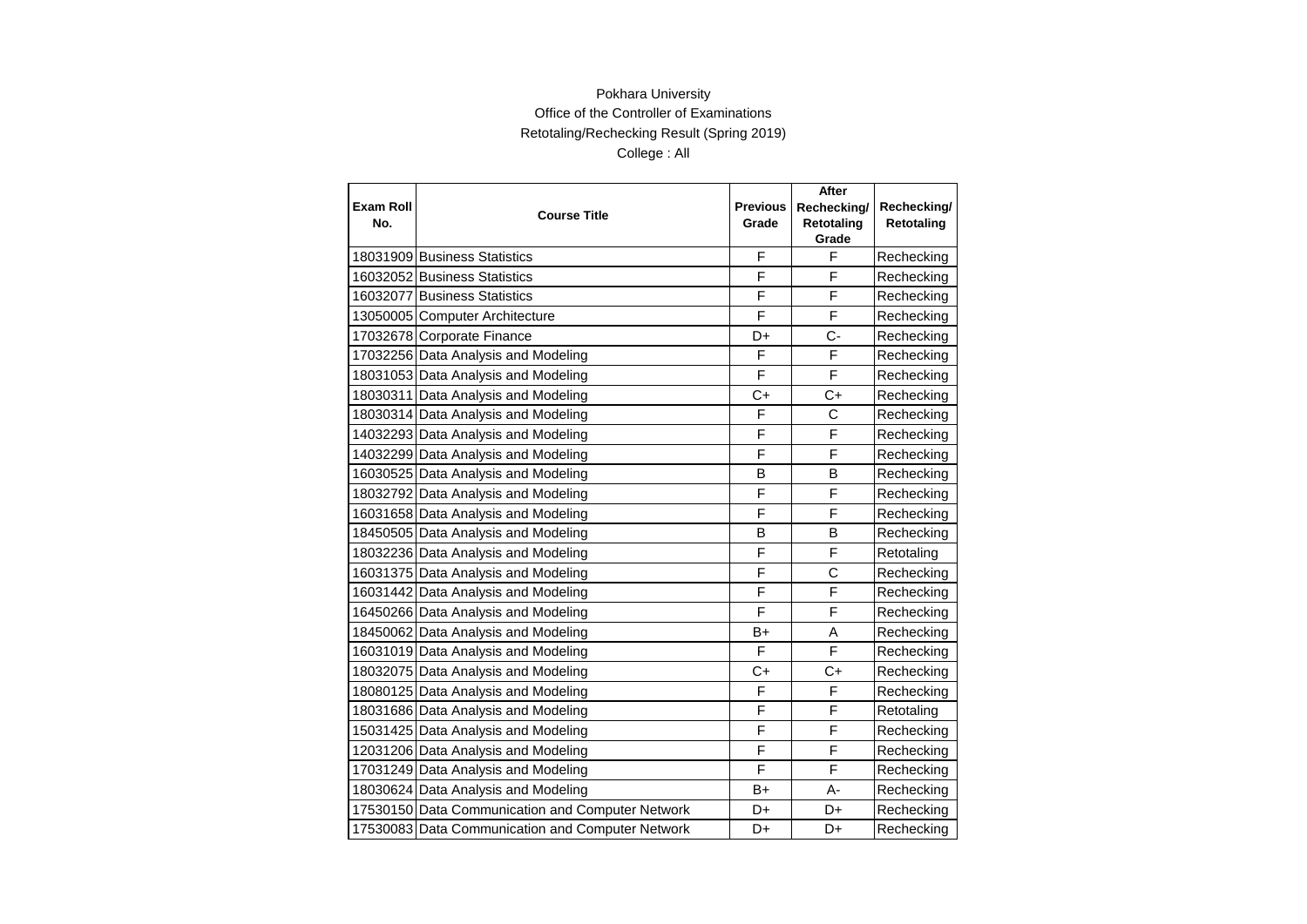|                     |                                                  |                 | After                      |             |
|---------------------|--------------------------------------------------|-----------------|----------------------------|-------------|
| <b>Exam Roll</b>    | <b>Course Title</b>                              | <b>Previous</b> | Rechecking/                | Rechecking/ |
| No.                 |                                                  | Grade           | <b>Retotaling</b><br>Grade | Retotaling  |
|                     | 17530096 Data Communication and Computer Network | F               | F                          | Retotaling  |
|                     | 17530165 Data Communication and Computer Network | F               | F                          | Retotaling  |
|                     | 17530151 Data Structure and Algorithms (BCA)     | F               | F                          | Rechecking  |
|                     | 17530111 Data Structure and Algorithms (BCA)     | F               | F                          | Rechecking  |
|                     | 17530165 Data Structure and Algorithms (BCA)     | F               | F                          | Rechecking  |
|                     | 18530131 Data Structure and Algorithms (BCA)     | F               | F                          | Rechecking  |
|                     | 17080026 Data Structure and Algorithms (BCIS)    | B+              | B+                         | Rechecking  |
|                     | 17080037 Data Structure and Algorithms (BCIS)    | <b>B-</b>       | <b>B-</b>                  | Retotaling  |
|                     | 18080009 Database Management System (BCIS)       | B               | B                          | Rechecking  |
|                     | 18080114 Database Management System (BCIS)       | F               | F                          | Retotaling  |
|                     | 18080104 Database Management System (BCIS)       | B               | B                          | Rechecking  |
|                     | 19530106 Digital Logic Systems                   | F               | F                          | Rechecking  |
|                     | 19080159 Digital System                          | C               | C                          | Rechecking  |
|                     | 19080155 Digital System                          | F               | F                          | Rechecking  |
|                     | 12080035 Digital System                          | F               | F                          | Rechecking  |
|                     | 19080111 Digital System                          | F               | F                          | Rechecking  |
| 19140001 English I  |                                                  | F               | F                          | Rechecking  |
| 19140001 English II |                                                  | F               | F                          | Rechecking  |
| 19030303 English II |                                                  | $C -$           | $C -$                      | Rechecking  |
| 19030304 English II |                                                  | C               | C                          | Rechecking  |
| 12030949 English II |                                                  | F               | F                          | Rechecking  |
| 19031516 English II |                                                  | F               | F                          | Rechecking  |
| 19450505 English II |                                                  | F               | B+                         | Rechecking  |
| 19030855 English II |                                                  | F               | F                          | Retotaling  |
| 19032329 English II |                                                  | F               | F                          | Rechecking  |
| 19450054 English II |                                                  | $C+$            | <b>B-</b>                  | Rechecking  |
| 19031913 English II |                                                  | $C+$            | $C+$                       | Rechecking  |
| 19030845 English II |                                                  | C               | C                          | Rechecking  |
| 19080036 English II |                                                  | C+              | C+                         | Rechecking  |
| 19080064 English II |                                                  | F               | F                          | Rechecking  |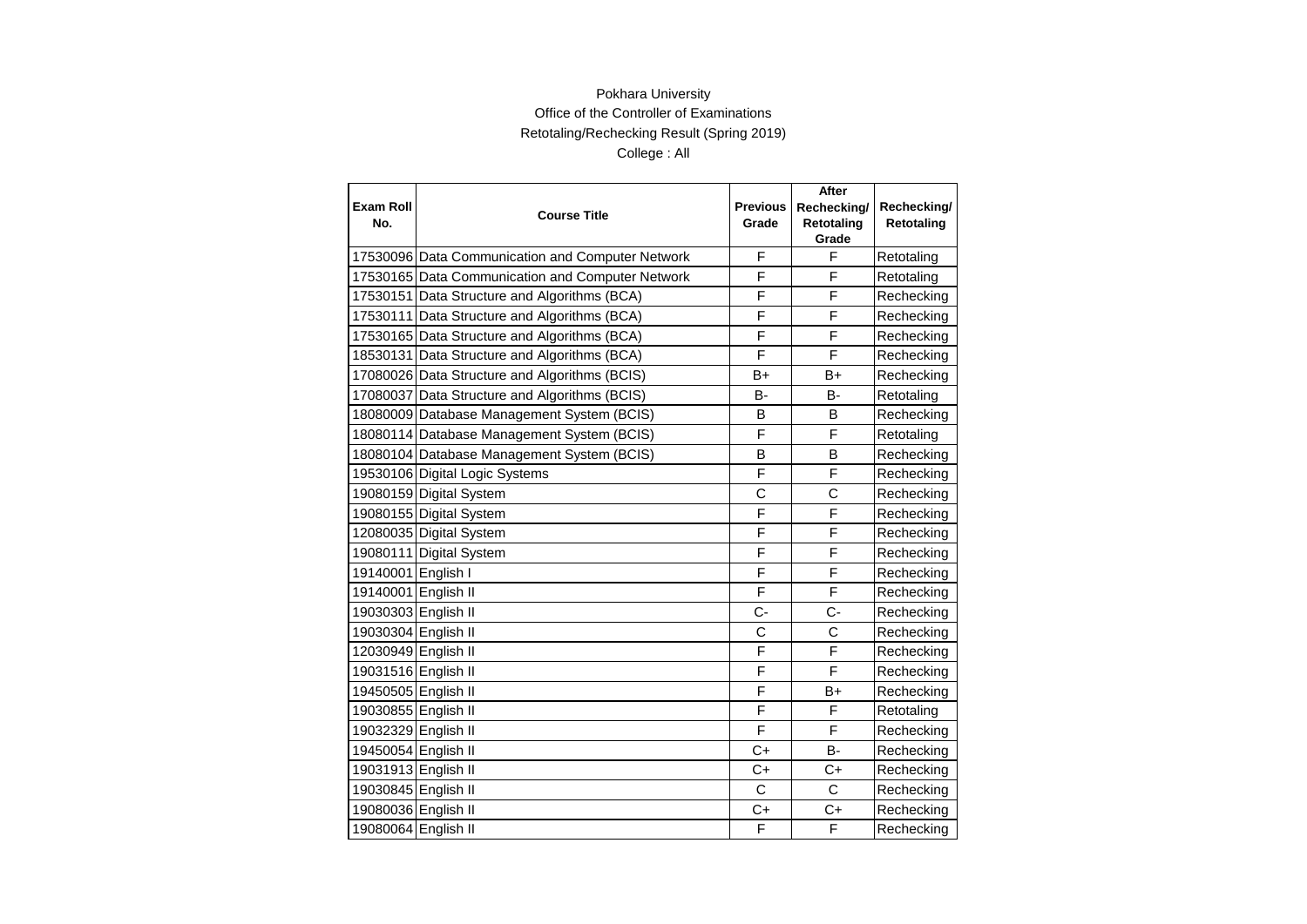|                         |                                   |                          | After                     |                           |
|-------------------------|-----------------------------------|--------------------------|---------------------------|---------------------------|
| <b>Exam Roll</b><br>No. | <b>Course Title</b>               | <b>Previous</b><br>Grade | Rechecking/<br>Retotaling | Rechecking/<br>Retotaling |
|                         |                                   |                          | Grade                     |                           |
| 19080075 English II     |                                   | в-                       | <b>B-</b>                 | Rechecking                |
| 19080040 English II     |                                   | C                        | C                         | Retotaling                |
| 19150104 English II     |                                   | F                        | F                         | Rechecking                |
| 19150049 English II     |                                   | F                        | F                         | Rechecking                |
| 19031974 English II     |                                   | F                        | F                         | Rechecking                |
| 19031975 English II     |                                   | C                        | B                         | Rechecking                |
| 19032517 English II     |                                   | F                        | F                         | Rechecking                |
| 19031432 English II     |                                   | $C+$                     | $C+$                      | Rechecking                |
| 19030426 English II     |                                   | $C+$                     | $C+$                      | Rechecking                |
| 19030396 English II     |                                   | F                        | F                         | Rechecking                |
| 19030435 English II     |                                   | D+                       | D+                        | Rechecking                |
| 19030419 English II     |                                   | $C -$                    | $C -$                     | Rechecking                |
| 19030402 English II     |                                   | D                        | D                         | Rechecking                |
| 19030576 English II     |                                   | $C+$                     | $C+$                      | Rechecking                |
|                         | 17450429 Essentials of e-Business | $C+$                     | $C+$                      | Rechecking                |
|                         | 17450252 Essentials of e-Business | $B+$                     | $B+$                      | Rechecking                |
|                         | 12450237 Essentials of Finance    | F                        | F                         | Rechecking                |
|                         | 14032275 Essentials of Finance    | F                        | F                         | Rechecking                |
|                         | 18450507 Essentials of Finance    | F                        | F                         | Rechecking                |
|                         | 16031135 Essentials of Finance    | F                        | F                         | Rechecking                |
|                         | 16032301 Essentials of Finance    | F                        | F                         | Rechecking                |
|                         | 18450404 Essentials of Finance    | F                        | F                         | Rechecking                |
|                         | 18540074 Essentials of Finance    | F                        | F                         | Rechecking                |
|                         | 16031019 Essentials of Finance    | F                        | F                         | Retotaling                |
|                         | 16450123 Essentials of Finance    | F                        | F                         | Rechecking                |
|                         | 18450587 Essentials of Finance    | F                        | F                         | Rechecking                |
|                         | 13031066 Essentials of Finance    | F                        | F                         | Rechecking                |
|                         | 12450556 Financial Accounting I   | F                        | F                         | Rechecking                |
|                         | 14031727 Financial Accounting I   | F                        | F                         | Rechecking                |
|                         | 19450177 Financial Accounting I   | C-                       | $C -$                     | Rechecking                |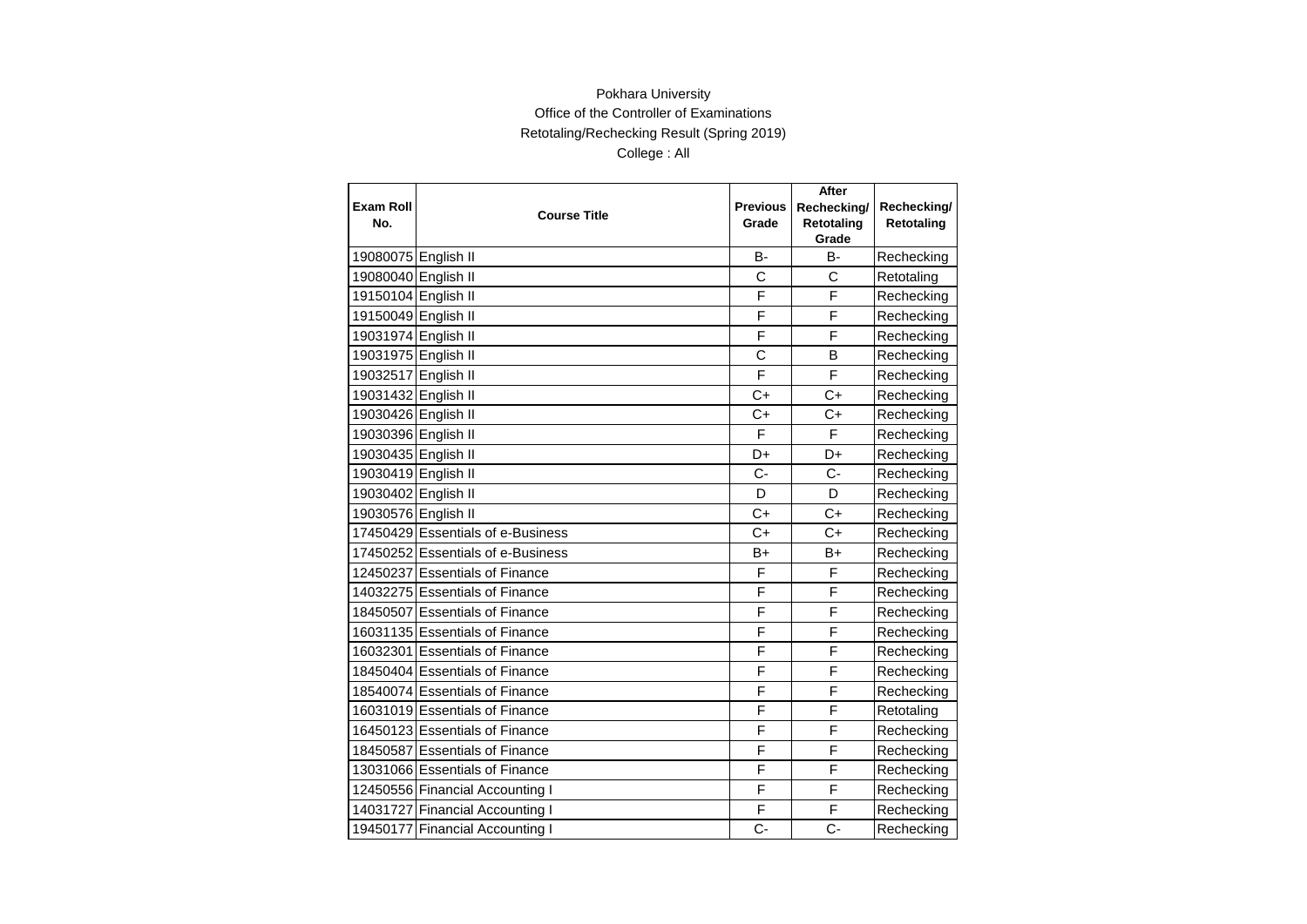|                  |                                  |                 | <b>After</b> |             |
|------------------|----------------------------------|-----------------|--------------|-------------|
| <b>Exam Roll</b> | <b>Course Title</b>              | <b>Previous</b> | Rechecking/  | Rechecking/ |
| No.              |                                  | Grade           | Retotaling   | Retotaling  |
|                  |                                  |                 | Grade        |             |
|                  | 19450373 Financial Accounting I  | F               | F            | Rechecking  |
|                  | 19450384 Financial Accounting I  | F               | F            | Rechecking  |
|                  | 16450123 Financial Accounting I  | F               | F            | Rechecking  |
|                  | 17450531 Financial Accounting I  | F               | F            | Rechecking  |
|                  | 18080198 Financial Accounting I  | F               | F            | Rechecking  |
|                  | 18080177 Financial Accounting I  | F               | F            | Rechecking  |
|                  | 13080095 Financial Accounting I  | F               | F            | Rechecking  |
|                  | 18080116 Financial Accounting I  | F               | F            | Rechecking  |
|                  | 19030902 Financial Accounting I  | F               | F            | Rechecking  |
|                  | 18031909 Financial Accounting I  | F               | F            | Rechecking  |
|                  | 17031169 Financial Accounting I  | F               | F            | Rechecking  |
|                  | 19030303 Financial Accounting II | F               | F            | Rechecking  |
|                  | 19030320 Financial Accounting II | F               | F            | Rechecking  |
|                  | 19031746 Financial Accounting II | F               | F            | Rechecking  |
|                  | 19031762 Financial Accounting II | в-              | B-           | Retotaling  |
|                  | 14450610 Financial Accounting II | F               | F            | Rechecking  |
|                  | 19031148 Financial Accounting II | F               | $C+$         | Rechecking  |
|                  | 14032531 Financial Accounting II | F               | F            | Rechecking  |
|                  | 19031523 Financial Accounting II | F               | F            | Rechecking  |
|                  | 15450171 Financial Accounting II | F               | F            | Rechecking  |
|                  | 16450141 Financial Accounting II | F               | F            | Rechecking  |
|                  | 19032379 Financial Accounting II | F               | F            | Rechecking  |
|                  | 19032416 Financial Accounting II | F               | F            | Rechecking  |
|                  | 19030855 Financial Accounting II | F               | F            | Retotaling  |
|                  | 16031346 Financial Accounting II | F               | F            | Rechecking  |
|                  | 16450286 Financial Accounting II | F               | F            | Rechecking  |
|                  | 16450316 Financial Accounting II | F               | F            | Rechecking  |
|                  | 17450125 Financial Accounting II | F               | F            | Rechecking  |
|                  | 16540014 Financial Accounting II | F               | F            | Rechecking  |
|                  | 19030509 Financial Accounting II | B+              | B+           | Rechecking  |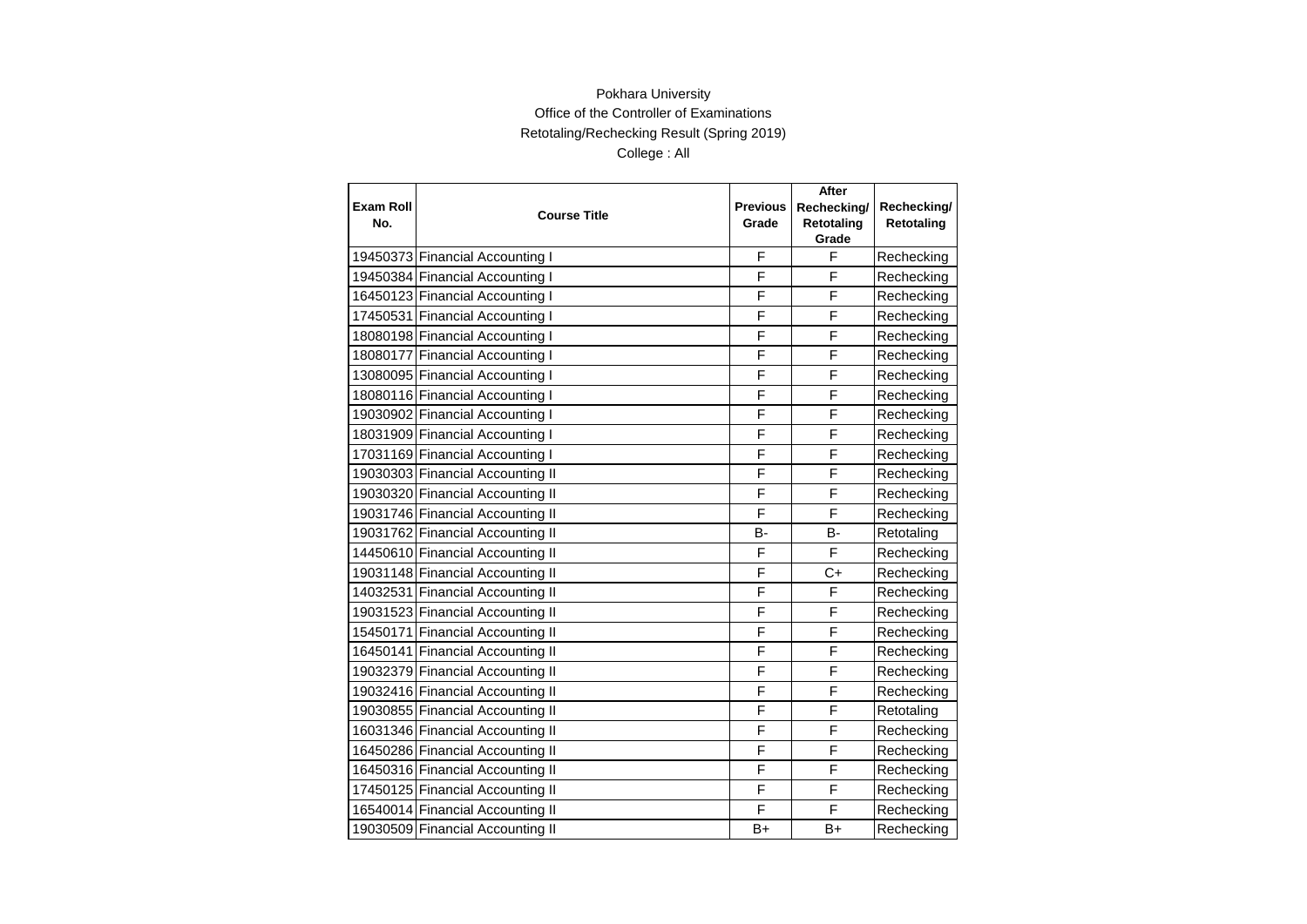|                  |                                        |                 | After          |             |
|------------------|----------------------------------------|-----------------|----------------|-------------|
| <b>Exam Roll</b> | <b>Course Title</b>                    | <b>Previous</b> | Rechecking/    | Rechecking/ |
| No.              |                                        | Grade           | Retotaling     | Retotaling  |
|                  |                                        |                 | Grade          |             |
|                  | 19030518 Financial Accounting II       | F               | F              | Rechecking  |
|                  | 19030520 Financial Accounting II       | F               | F              | Rechecking  |
|                  | 19031546 Financial Accounting II       | F               | F              | Rechecking  |
|                  | 19031531 Financial Accounting II       | F               | F              | Rechecking  |
|                  | 14450055 Financial Accounting II       | F               | F              | Rechecking  |
|                  | 17450301 Financial Accounting II       | B-              | <b>B-</b>      | Rechecking  |
|                  | 12450276 Financial Accounting II       | F               | F              | Rechecking  |
|                  | 19030827 Financial Accounting II       | F               | F              | Rechecking  |
|                  | 15450544 Financial Accounting II       | F               | F              | Rechecking  |
|                  | 19030213 Financial Accounting II       | F               | F              | Rechecking  |
|                  | 19030211 Financial Accounting II       | $C+$            | B              | Rechecking  |
|                  | 16031903 Financial Accounting II       | F               | F              | Rechecking  |
|                  | 13080095 Financial Accounting II       | F               | F              | Rechecking  |
|                  | 18031614 Financial Accounting II       | F               | F              | Rechecking  |
|                  | 19030673 Financial Accounting II       | F               | A              | Rechecking  |
|                  | 19030674 Financial Accounting II       | F               | $\overline{F}$ | Retotaling  |
|                  | 19031961 Financial Accounting II       | $C+$            | B-             | Rechecking  |
|                  | 19032513 Financial Accounting II       | F               | F              | Rechecking  |
|                  | 19032517 Financial Accounting II       | F               | F              | Rechecking  |
|                  | 19032027 Financial Accounting II       | F               | $\overline{F}$ | Rechecking  |
|                  | 19032032 Financial Accounting II       | B               | B+             | Rechecking  |
|                  | 19031413 Financial Accounting II       | F               | F              | Rechecking  |
|                  | 19030386 Financial Accounting II       | F               | F              | Rechecking  |
|                  | 19030435 Financial Accounting II       | F               | F              | Rechecking  |
|                  | 19030393 Financial Accounting II       | F               | F              | Rechecking  |
|                  | 19031210 Financial Accounting II       | F               | F              | Retotaling  |
|                  | 16032052 Financial Accounting II       | F               | F              | Rechecking  |
|                  | 14031490 Financial Accounting II       | F               | F              | Rechecking  |
|                  | 18530131 Financial Accounting II (BCA) | F               | F              | Rechecking  |
|                  | 16530126 Financial Accounting II (BCA) | F               | F              | Rechecking  |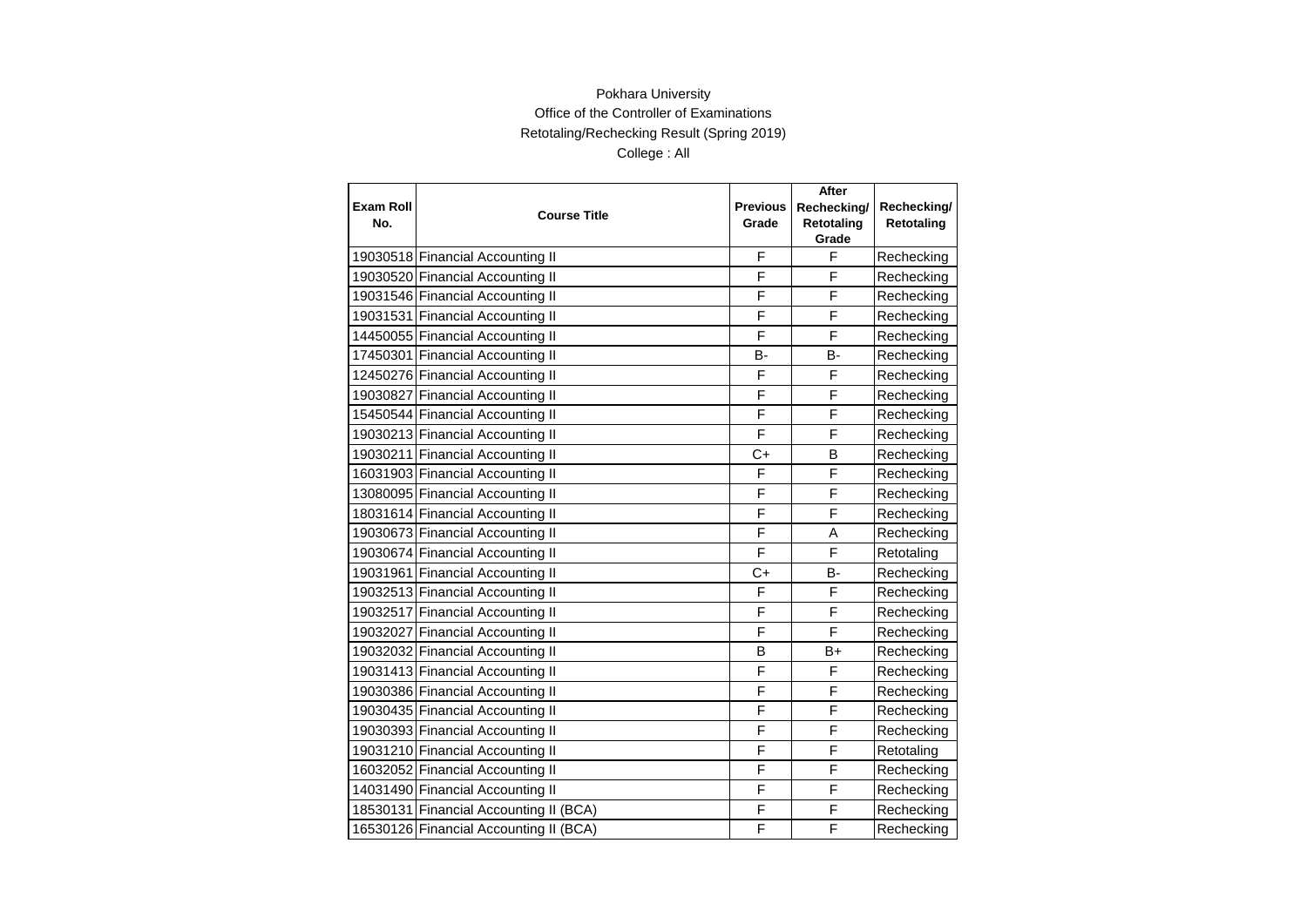|                  |                                        |                 | <b>After</b> |             |
|------------------|----------------------------------------|-----------------|--------------|-------------|
| <b>Exam Roll</b> | <b>Course Title</b>                    | <b>Previous</b> | Rechecking/  | Rechecking/ |
| No.              |                                        | Grade           | Retotaling   | Retotaling  |
|                  |                                        |                 | Grade<br>F   |             |
|                  | 18530029 Financial Accounting II (BCA) | F               |              | Rechecking  |
|                  | 16031953 Financial Management          | F               | F            | Rechecking  |
|                  | 18031053 Financial Management          | F               | F            | Retotaling  |
|                  | 17450417 Financial Management          | F               | F            | Rechecking  |
|                  | 17450439 Financial Management          | F               | F            | Rechecking  |
|                  | 18030311 Financial Management          | $C+$            | $C+$         | Rechecking  |
|                  | 18032003 Financial Management          | F               | F            | Rechecking  |
|                  | 17450125 Financial Management          | F               | F            | Rechecking  |
|                  | 15450470 Financial Management          | F               | F            | Rechecking  |
|                  | 18030518 Financial Management          | F               | $C+$         | Rechecking  |
|                  | 18030611 Financial Management          | B-              | <b>B-</b>    | Rechecking  |
|                  | 18031793 Financial Management          | F               | F            | Rechecking  |
|                  | 18032862 Financial Management          | F               | F            | Rechecking  |
|                  | 18030752 Financial Management          | F               | F            | Rechecking  |
|                  | 16030112 Financial Management          | F               | F            | Rechecking  |
|                  | 18031686 Financial Management          | F               | F            | Retotaling  |
|                  | 18031614 Financial Management          | F               | F            | Rechecking  |
|                  | 18031908 Financial Management          | C+              | <b>B-</b>    | Rechecking  |
|                  | 18031918 Financial Management          | в               | B            | Rechecking  |
|                  | 18031948 Financial Management          | B+              | B+           | Rechecking  |
|                  | 18031949 Financial Management          | F               | F            | Rechecking  |
|                  | 18031963 Financial Management          | C               | C            | Rechecking  |
|                  | 12031180 Financial Management          | F               | F            | Rechecking  |
|                  | 18032515 Financial Management          | $C+$            | B            | Rechecking  |
|                  | 18030631 Financial Management          | F               | F            | Rechecking  |
|                  | 19150422 Food and Beverage Service II  | $C+$            | $C+$         | Rechecking  |
|                  | 19150429 Food and Beverage Service II  | $C -$           | $C -$        | Rechecking  |
|                  | 19150432 Food and Beverage Service II  | F               | F            | Rechecking  |
|                  | 19150418 Food and Beverage Service II  | F               | F            | Rechecking  |
|                  | 19150417 Food and Beverage Service II  | $C+$            | $C+$         | Rechecking  |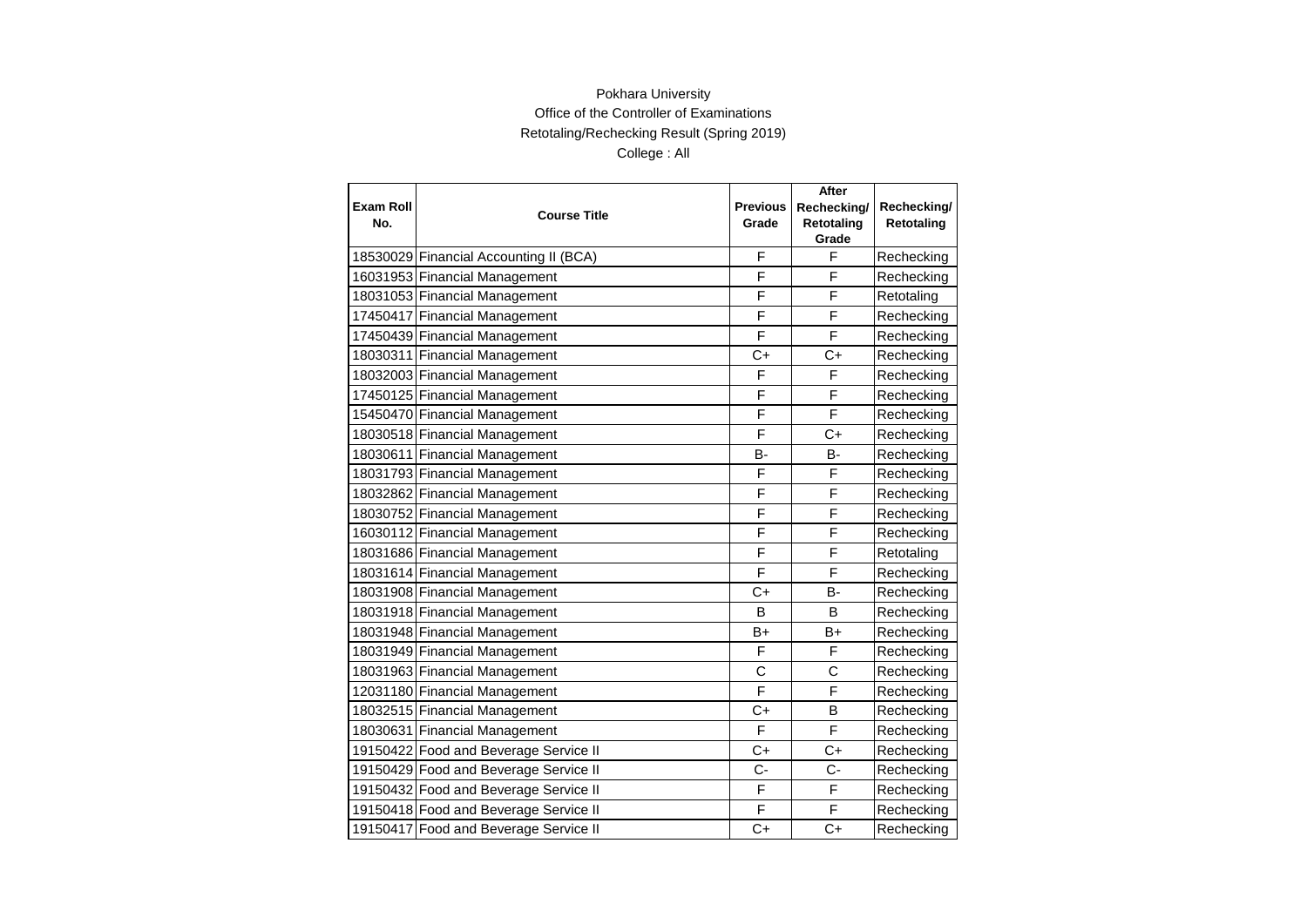| <b>Exam Roll</b><br>No. | <b>Course Title</b>                                | <b>Previous</b><br>Grade | After<br>Rechecking/<br>Retotaling<br>Grade | Rechecking/<br>Retotaling |
|-------------------------|----------------------------------------------------|--------------------------|---------------------------------------------|---------------------------|
|                         | 19150460 Food and Beverage Service II              | B                        | B                                           | Rechecking                |
|                         | 18150465 Food and Beverage Service IV              | $C -$                    | C-                                          | Rechecking                |
|                         | 19150429 Food Hygiene and Nutrition                | $C -$                    | C-                                          | Rechecking                |
|                         | 19150433 Food Hygiene and Nutrition                | F                        | F                                           | Rechecking                |
|                         | 19150421 Food Hygiene and Nutrition                | F                        | F                                           | Rechecking                |
|                         | 19150432 Food Hygiene and Nutrition                | F                        | F                                           | Rechecking                |
|                         | 19150427 Food Hygiene and Nutrition                | F                        | F                                           | Rechecking                |
|                         | 19150418 Food Hygiene and Nutrition                | F                        | $\overline{F}$                              | Rechecking                |
|                         | 19150195 Food Hygiene and Nutrition                | F                        | F                                           | Rechecking                |
|                         | 19150274 Food Hygiene and Nutrition                | F                        | F                                           | Rechecking                |
|                         | 19150263 Food Hygiene and Nutrition                | F                        | F                                           | Rechecking                |
|                         | 19150049 Food Hygiene and Nutrition                | F                        | F                                           | Rechecking                |
|                         | 19150056 Food Hygiene and Nutrition                | F                        | F                                           | Rechecking                |
|                         | 19150418 Food Production and Patisserie II         | F                        | F                                           | Rechecking                |
|                         | 18150619 Food Production and Patisserie IV         | F                        | F                                           | Rechecking                |
|                         | 18150465 Food Production and Patisserie IV         | $C -$                    | $C -$                                       | Rechecking                |
|                         | 19530053 Fundamental of Electrical and Electronics | F                        | F                                           | Rechecking                |
|                         | 19530057 Fundamental of Electrical and Electronics | F                        | F                                           | Rechecking                |
|                         | 17150084 Fundamentals of Entrepreneurship          | $C+$                     | A                                           | Rechecking                |
|                         | 17150227 Fundamentals of Entrepreneurship          | F                        | F                                           | Retotaling                |
|                         | 14150039 Fundamentals of Financial Management      | F                        | F                                           | Retotaling                |
|                         | 17030590 Fundamentals of Operation Management      | C                        | C                                           | Rechecking                |
|                         | 15080076 Fundamentals of Operation Management      | F                        | F                                           | Rechecking                |
|                         | 18030311 Fundamentals of Organizational Behaviour  | $C+$                     | B-                                          | Rechecking                |
|                         | 18080009 Fundamentals of Organizational Behaviour  | B+                       | B+                                          | Rechecking                |
|                         | 18030553 Fundamentals of Organizational Behaviour  | F                        | F                                           | Rechecking                |
|                         | 18030718 Fundamentals of Organizational Behaviour  | F                        | F                                           | Rechecking                |
|                         | 18031804 Fundamentals of Organizational Behaviour  | <b>B-</b>                | B-                                          | Rechecking                |
|                         | 18031777 Fundamentals of Organizational Behaviour  | F                        | F                                           | Retotaling                |
|                         | 18031753 Fundamentals of Organizational Behaviour  | B-                       | в-                                          | Retotaling                |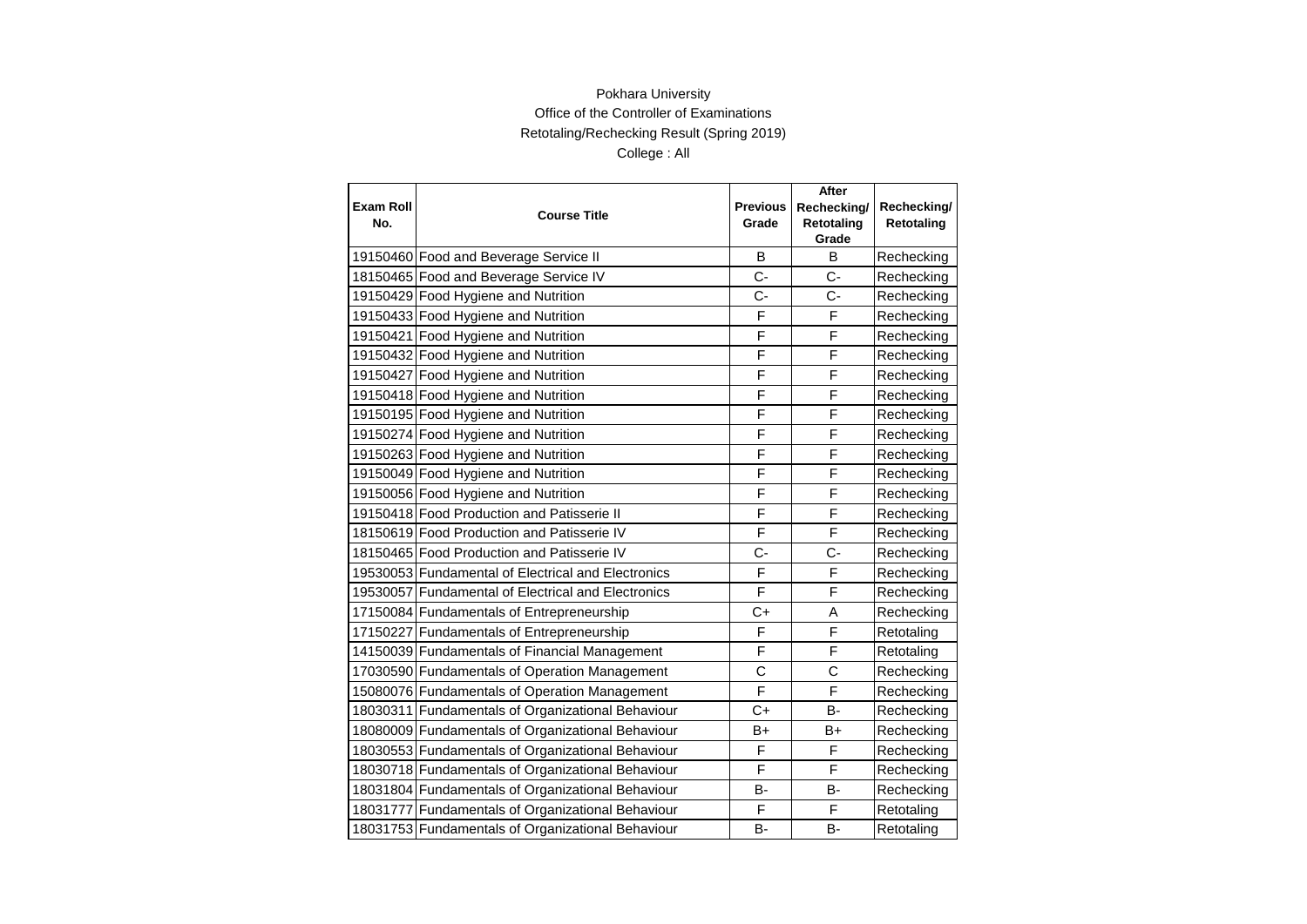| <b>Exam Roll</b> |                                                     | <b>Previous</b> | After                     |                           |
|------------------|-----------------------------------------------------|-----------------|---------------------------|---------------------------|
| No.              | <b>Course Title</b>                                 | Grade           | Rechecking/<br>Retotaling | Rechecking/<br>Retotaling |
|                  |                                                     |                 | Grade                     |                           |
|                  | 18031744 Fundamentals of Organizational Behaviour   | F               | F                         | Rechecking                |
|                  | 18140131 Fundamentals of Organizational Behaviour   | B               | B                         | Rechecking                |
|                  | 18030749 Fundamentals of Organizational Behaviour   | C+              | $C+$                      | Rechecking                |
|                  | 18080229 Fundamentals of Organizational Behaviour   | B               | B                         | Rechecking                |
|                  | 18080178 Fundamentals of Organizational Behaviour   | B               | B+                        | Rechecking                |
|                  | 18080125 Fundamentals of Organizational Behaviour   | F               | F                         | Rechecking                |
|                  | 18080114 Fundamentals of Organizational Behaviour   | F               | F                         | Retotaling                |
|                  | 18080104 Fundamentals of Organizational Behaviour   | B+              | $B+$                      | Rechecking                |
|                  | 18031686 Fundamentals of Organizational Behaviour   | F               | F                         | Retotaling                |
|                  | 18031932 Fundamentals of Organizational Behaviour   | F               | $B+$                      | Rechecking                |
|                  | 18031933 Fundamentals of Organizational Behaviour   | F               | B+                        | Rechecking                |
|                  | 18031323 Fundamentals of Organizational Behaviour   | F               | A                         | Rechecking                |
|                  | 17530096 Fundamentals of Porbability and Statistics | F               | F                         | Retotaling                |
|                  | 17530111 Fundamentals of Porbability and Statistics | F               | C                         | Rechecking                |
|                  | 17530165 Fundamentals of Porbability and Statistics | F               | F                         | Retotaling                |
|                  | 16030650 Fundamentals of Sociology                  | F               | F                         | Rechecking                |
|                  | 19450305 Fundamentals of Sociology                  | D+              | $C -$                     | Rechecking                |
|                  | 18080125 Fundamentals of Sociology                  | F               | F                         | Rechecking                |
|                  | 18080118 Fundamentals of Sociology                  | F               | F                         | Rechecking                |
|                  | 19140009 General Psychology                         | F               | F                         | Rechecking                |
|                  | 19140018 General Psychology                         | в-              | <b>B-</b>                 | Rechecking                |
|                  | 19030303 General Psychology                         | F               | F                         | Rechecking                |
|                  | 19030320 General Psychology                         | F               | F                         | Rechecking                |
|                  | 19030324 General Psychology                         | F               | F                         | Rechecking                |
|                  | 19030328 General Psychology                         | F               | F                         | Rechecking                |
|                  | 19030329 General Psychology                         | F               | F                         | Rechecking                |
|                  | 12031053 General Psychology                         | F               | F                         | Rechecking                |
|                  | 14030480 General Psychology                         | F               | F                         | Rechecking                |
|                  | 19031701 General Psychology                         | F               | F                         | Rechecking                |
|                  | 19031731 General Psychology                         | F               | F                         | Rechecking                |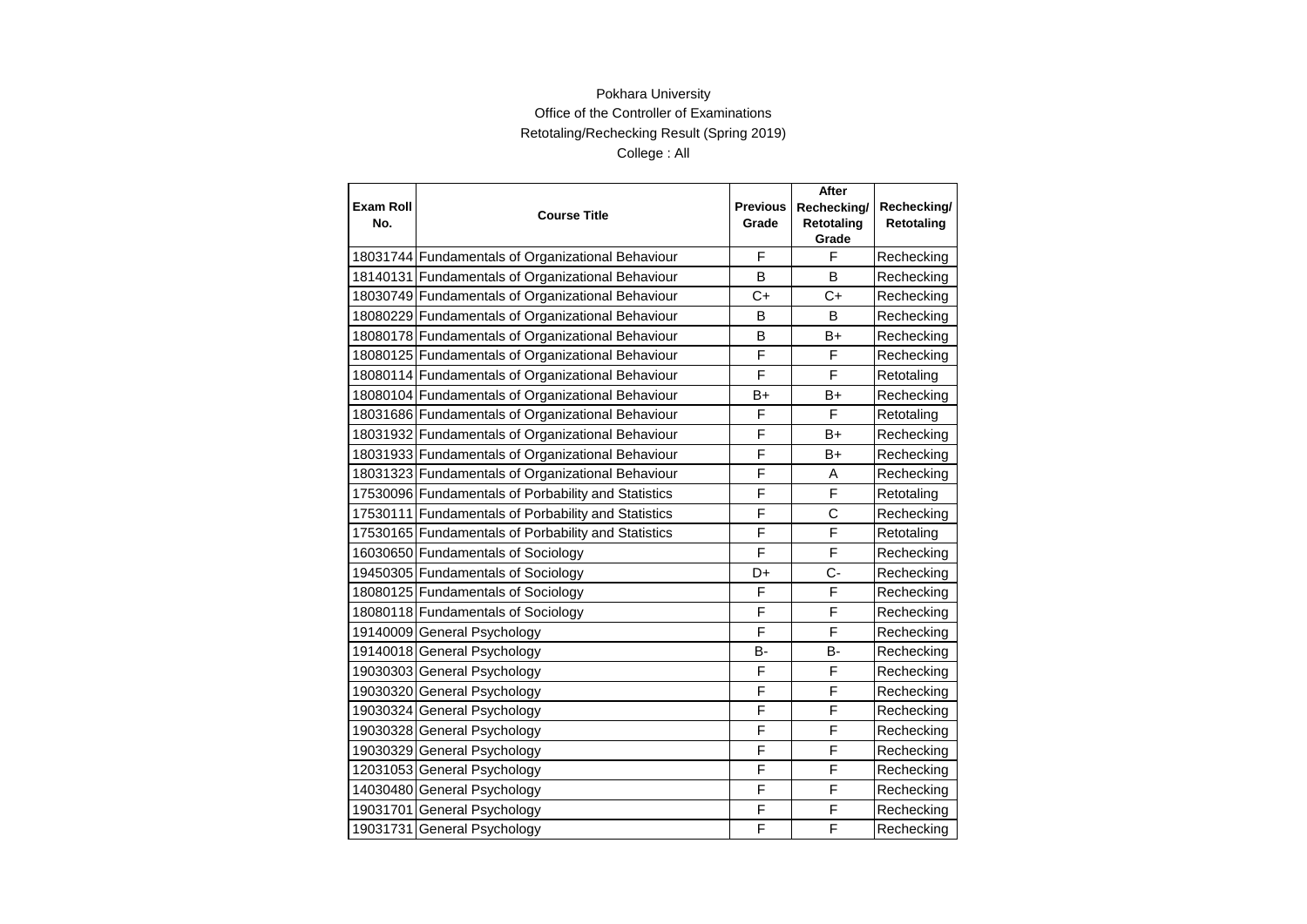|                  |                                                | <b>Previous</b><br>Grade | After       |             |
|------------------|------------------------------------------------|--------------------------|-------------|-------------|
| <b>Exam Roll</b> | <b>Course Title</b>                            |                          | Rechecking/ | Rechecking/ |
| No.              |                                                |                          | Retotaling  | Retotaling  |
|                  |                                                | F                        | Grade<br>F  |             |
|                  | 19031743 General Psychology                    |                          |             | Rechecking  |
|                  | 19031130 General Psychology                    | F                        | B+          | Rechecking  |
|                  | 18150497 General Psychology                    | F                        | F           | Rechecking  |
|                  | 18150499 General Psychology                    | F                        | F           | Rechecking  |
|                  | 19031503 General Psychology                    | F                        | C           | Rechecking  |
|                  | 16030502 General Psychology                    | F                        | F           | Rechecking  |
|                  | 19032383 General Psychology                    | F                        | F           | Rechecking  |
|                  | 19032369 General Psychology                    | F                        | $B+$        | Rechecking  |
|                  | 19031833 General Psychology                    | F                        | F           | Rechecking  |
|                  | 18450331 General Psychology                    | F                        | F           | Rechecking  |
|                  | 19030263 General Psychology                    | $C+$                     | B-          | Retotaling  |
|                  | 19030742 General Psychology                    | F                        | F           | Rechecking  |
|                  | 19030674 General Psychology                    | F                        | F           | Retotaling  |
|                  | 19030745 General Psychology                    | F                        | F           | Rechecking  |
|                  | 19030711 General Psychology                    | F                        | F           | Rechecking  |
|                  | 19032513 General Psychology                    | F                        | F           | Rechecking  |
|                  | 19032015 General Psychology                    | F                        | F           | Rechecking  |
|                  | 19032011 General Psychology                    | F                        | F           | Rechecking  |
|                  | 19032018 General Psychology                    | F                        | F           | Rechecking  |
|                  | 19032023 General Psychology                    | F                        | F           | Rechecking  |
|                  | 12031206 General Psychology                    | F                        | F           | Rechecking  |
|                  | 14150039 General Psychology                    | F                        | F           | Retotaling  |
|                  | 19030386 General Psychology                    | F                        | F           | Rechecking  |
|                  | 19031210 General Psychology                    | F                        | F           | Rechecking  |
|                  | 18140131 Health Policy and Program Management  | C+                       | C+          | Rechecking  |
|                  | 18140072 Helath Policy and Program Management  | C                        | A           | Rechecking  |
|                  | 19140018 Hospital Planning I                   | B+                       | $B+$        | Rechecking  |
|                  | 18140072 Hospital Planning II                  | B                        | A           | Retotaling  |
|                  | 18080070 Internet Technology (Web Programming) | F                        | C           | Rechecking  |
|                  | 18080120 Internet Technology (Web Programming) | F                        | F           | Rechecking  |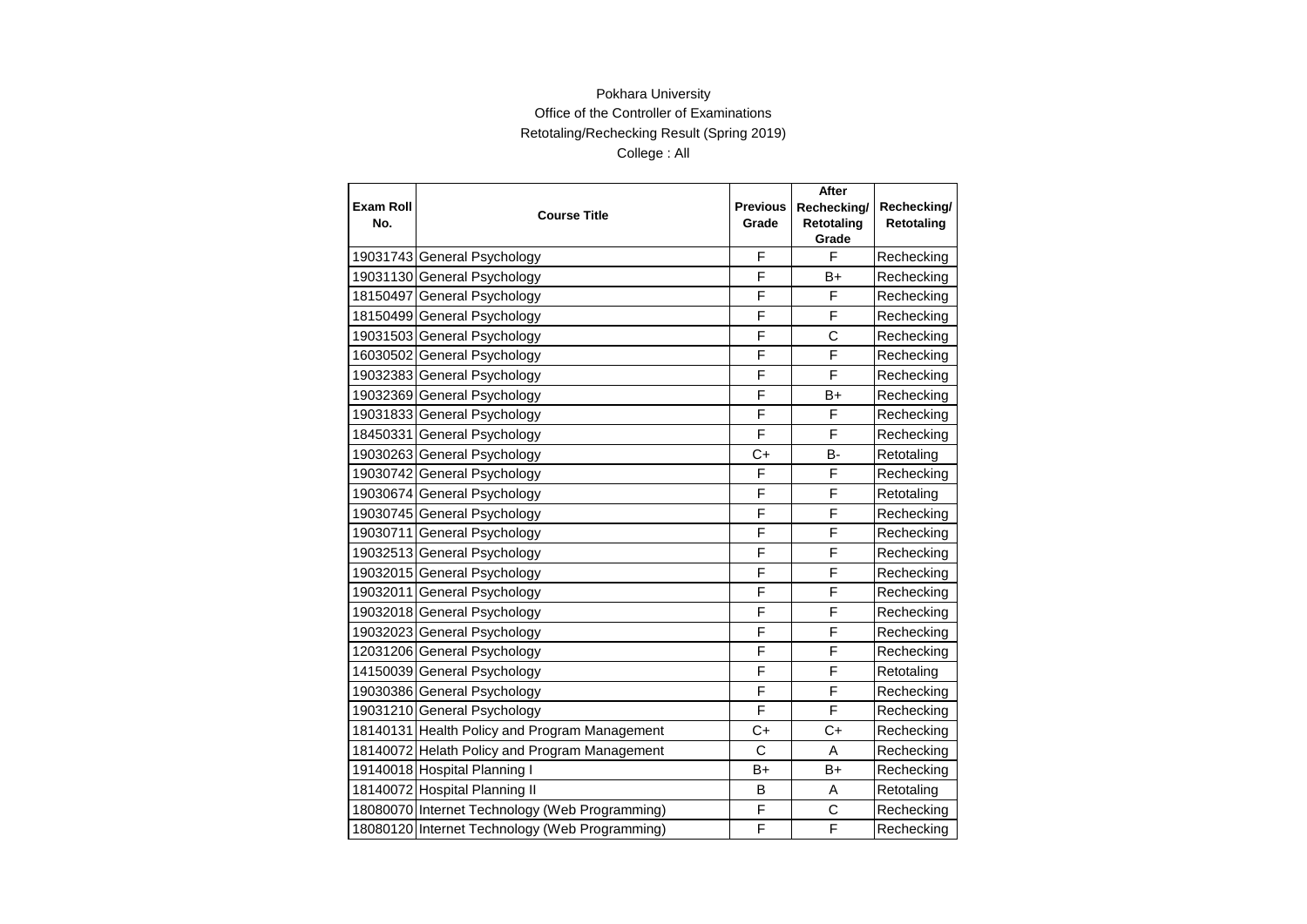|                         |                                                        | <b>Previous</b> | After                     |                           |
|-------------------------|--------------------------------------------------------|-----------------|---------------------------|---------------------------|
| <b>Exam Roll</b><br>No. | <b>Course Title</b>                                    | Grade           | Rechecking/<br>Retotaling | Rechecking/<br>Retotaling |
|                         |                                                        |                 | Grade                     |                           |
|                         | 18080102 Internet Technology (Web Programming)         | F               | F                         | Rechecking                |
|                         | 18080104 Internet Technology (Web Programming)         | B+              | B+                        | Rechecking                |
|                         | 17032355 Introduction to Management Information System | A-              | A-                        | Rechecking                |
|                         | 17032678 Introduction to Management Information System | $C+$            | $C+$                      | Retotaling                |
|                         | 17032107 Introduction to Management Information System | F               | F                         | Rechecking                |
|                         | 17031035 Introduction to Management Information System | F               | F                         | Rechecking                |
|                         | 17031042 Introduction to Management Information System | B               | B                         | Rechecking                |
|                         | 17030404 Introduction to Management Information System | $\mathsf{C}$    | C                         | Rechecking                |
|                         | 17030356 Introduction to Management Information System | $C+$            | $C+$                      | Rechecking                |
|                         | 17030713 Introduction to Management Information System | F               | F                         | Rechecking                |
|                         | 17030734 Introduction to Management Information System | F               | F                         | Rechecking                |
|                         | 17030638 Introduction to Management Information System | $C+$            | $C+$                      | Rechecking                |
|                         | 17030663 Introduction to Management Information System | <b>B-</b>       | <b>B-</b>                 | Rechecking                |
|                         | 17031476 Introduction to Management Information System | B               | B                         | Rechecking                |
|                         | 17031478 Introduction to Management Information System | А-              | A-                        | Retotaling                |
|                         | 17031092 Introduction to Management Information System | F               | A                         | Rechecking                |
|                         | 17031100 Introduction to Management Information System | $C+$            | $C+$                      | Rechecking                |
|                         | 17031119 Introduction to Management Information System | $C+$            | $C+$                      | Rechecking                |
|                         | 17031164 Introduction to Management Information System | F               | F                         | Rechecking                |
|                         | 19450513 Introductory Macroeconomics                   | F               | F                         | Retotaling                |
|                         | 19450542 Introductory Macroeconomics                   | F               | B                         | Rechecking                |
|                         | 19450423 Introductory Macroeconomics                   | F               | $B+$                      | Rechecking                |
|                         | 19450421 Introductory Macroeconomics                   | F               | A-                        | Rechecking                |
|                         | 16031378 Introductory Macroeconomics                   | F               | F                         | Rechecking                |
|                         | 16031410 Introductory Macroeconomics                   | F               | F                         | Rechecking                |
|                         | 16031375 Introductory Macroeconomics                   | F               | F                         | Rechecking                |
|                         | 19450196 Introductory Macroeconomics                   | B               | A-                        | Rechecking                |
|                         | 19450373 Introductory Macroeconomics                   | F               | F                         | Rechecking                |
|                         | 19450046 Introductory Macroeconomics                   | C               | C                         | Rechecking                |
|                         | 19450296 Introductory Macroeconomics                   | F               | F                         | Rechecking                |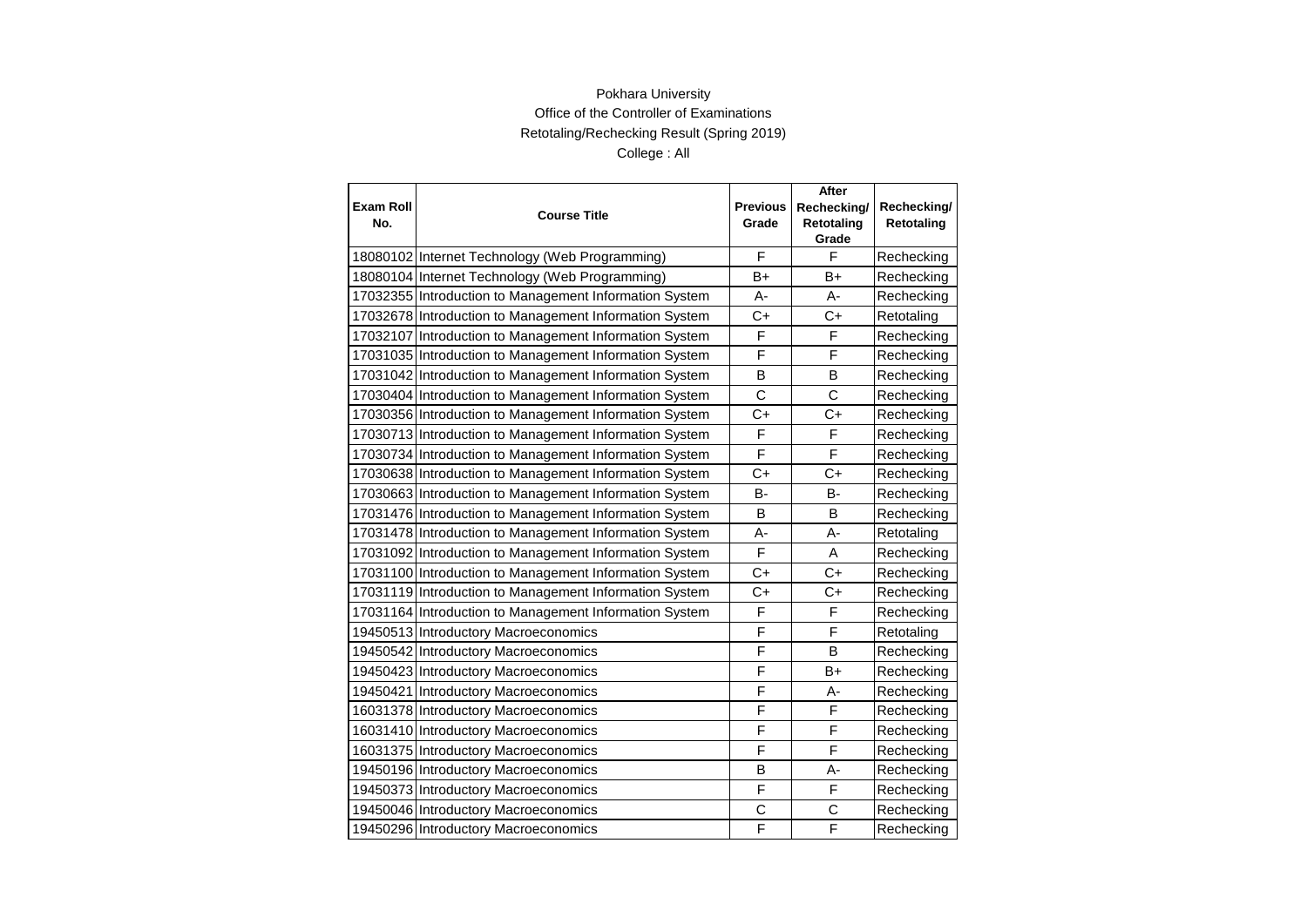| <b>Exam Roll</b> |                                                 | <b>Previous</b> | After                     |                           |
|------------------|-------------------------------------------------|-----------------|---------------------------|---------------------------|
| No.              | <b>Course Title</b>                             | Grade           | Rechecking/<br>Retotaling | Rechecking/<br>Retotaling |
|                  |                                                 |                 | Grade                     |                           |
|                  | 12450128 Introductory Macroeconomics            | F               | F                         | Rechecking                |
|                  | 19030344 Introductory Microeconomics            | C               | A                         | Rechecking                |
|                  | 19030303 Introductory Microeconomics            | F               | F                         | Rechecking                |
|                  | 19032379 Introductory Microeconomics            | F               | F                         | Rechecking                |
|                  | 19032290 Introductory Microeconomics            | F               | F                         | Rechecking                |
|                  | 19031111 Introductory Microeconomics            | F               | F                         | Rechecking                |
|                  | 19031842 Introductory Microeconomics            | <b>B-</b>       | $B+$                      | Rechecking                |
|                  | 18450331 Introductory Microeconomics            | F               | F                         | Retotaling                |
|                  | 17032276 Introductory Microeconomics            | F               | F                         | Rechecking                |
|                  | 19030232 Introductory Microeconomics            | F               | F                         | Rechecking                |
|                  | 19030220 Introductory Microeconomics            | B-              | B-                        | Rechecking                |
|                  | 19140140 Introductory Microeconomics            | F               | F                         | Rechecking                |
|                  | 19030879 Introductory Microeconomics            | F               | F                         | Rechecking                |
|                  | 17030137 Introductory Microeconomics            | F               | F                         | Rechecking                |
|                  | 19030684 Introductory Microeconomics            | F               | F                         | Retotaling                |
|                  | 19031974 Introductory Microeconomics            | F               | F                         | Rechecking                |
|                  | 19031979 Introductory Microeconomics            | F               | C+                        | Rechecking                |
|                  | 19031973 Introductory Microeconomics            | F               | F                         | Rechecking                |
|                  | 19031929 Introductory Microeconomics            | F               | $C+$                      | Rechecking                |
|                  | 19032015 Introductory Microeconomics            | F               | F                         | Rechecking                |
|                  | 19032032 Introductory Microeconomics            | F               | F                         | Rechecking                |
|                  | 19032030 Introductory Microeconomics            | F               | F                         | Rechecking                |
|                  | 19032033 Introductory Microeconomics            | F               | F                         | Rechecking                |
|                  | 19032045 Introductory Microeconomics            | F               | C                         | Rechecking                |
|                  | 19030396 Introductory Microeconomics            | F               | F                         | Rechecking                |
|                  | 19031210 Introductory Microeconomics            | F               | F                         | Rechecking                |
|                  | 17030356 Investment Management                  | $B+$            | B+                        | Rechecking                |
|                  | 17450033 Legal Aspects of Banking and Insurance | $C+$            | B                         | Rechecking                |
|                  | 17450048 Legal Aspects of Banking and Insurance | D+              | $C+$                      | Rechecking                |
|                  | 17450195 Legal Aspects of Banking and Insurance | B+              | B+                        | Rechecking                |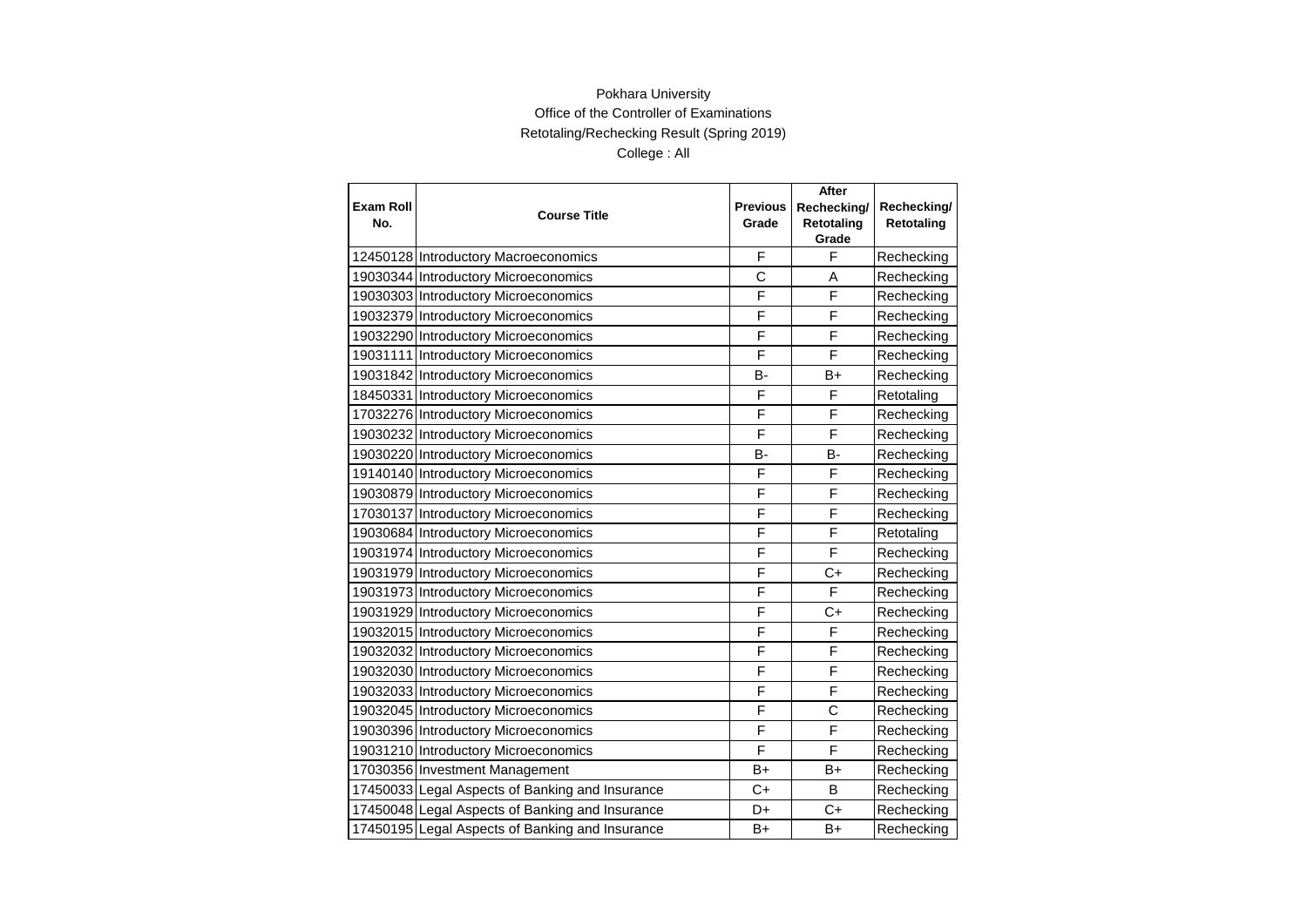| <b>Exam Roll</b> |                                                      | <b>Previous</b> | After<br>Rechecking/ |                           |
|------------------|------------------------------------------------------|-----------------|----------------------|---------------------------|
| No.              | <b>Course Title</b>                                  | Grade           | Retotaling           | Rechecking/<br>Retotaling |
|                  |                                                      |                 | Grade                |                           |
|                  | 17450269 Legal Aspects of Banking and Insurance      | В               | В                    | Rechecking                |
|                  | 17032399 Legal Aspects of Business and Technology    | B+              | B+                   | Rechecking                |
|                  | 17032430 Legal Aspects of Business and Technology    | B+              | B+                   | Rechecking                |
|                  | 17032213 Legal Aspects of Business and Technology    | $\mathsf{C}$    | $C+$                 | Rechecking                |
|                  | 17032238 Legal Aspects of Business and Technology    | F               | $C-$                 | Rechecking                |
|                  | 17032250 Legal Aspects of Business and Technology    | F               | F                    | Rechecking                |
|                  | 17032256 Legal Aspects of Business and Technology    | F               | $C -$                | Rechecking                |
|                  | 17032624 Legal Aspects of Business and Technology    | F               | $\overline{C}$       | Rechecking                |
|                  | 17032678 Legal Aspects of Business and Technology    | C-              | $C -$                | Retotaling                |
|                  | 17031621 Legal Aspects of Business and Technology    | F               | F                    | Rechecking                |
|                  | 17031658 Legal Aspects of Business and Technology    | F               | F                    | Rechecking                |
|                  | 17031525 Legal Aspects of Business and Technology    | B               | B                    | Rechecking                |
|                  | 17032324 Legal Aspects of Business and Technology    | А-              | A                    | Rechecking                |
|                  | 17032327 Legal Aspects of Business and Technology    | B               | $B+$                 | Rechecking                |
|                  | 17030033 Legal Aspects of Business and Technology    | F               | F                    | Rechecking                |
|                  | 17031478 Legal Aspects of Business and Technology    | B+              | B+                   | Retotaling                |
|                  | 17031511 Legal Aspects of Business and Technology    | F               | F                    | Rechecking                |
|                  | 17030874 Legal Aspects of Business and Technology    | F               | $C -$                | Rechecking                |
|                  | 17031097 Legal Aspects of Business and Technology    | F               | F                    | Rechecking                |
|                  | 17031100 Legal Aspects of Business and Technology    | $C+$            | C+                   | Rechecking                |
|                  | 17031110 Legal Aspects of Business and Technology    | F               | F                    | Rechecking                |
|                  | 17031119 Legal Aspects of Business and Technology    | C-              | C                    | Rechecking                |
|                  | 17031378 Legal Aspects of Business and Technology    | F               | F                    | Rechecking                |
|                  | 17032397 Legal Aspects of Business and Technology    | C+              | <b>B-</b>            | Rechecking                |
|                  | 17031379 Legal Aspects of Business and Technology    | F               | F                    | Rechecking                |
|                  | 13080095 Management Accounting                       | F               | F                    | Rechecking                |
|                  | 16031871 Management of Human Resources               | F               | F                    | Rechecking                |
|                  | 16450150 Management of Human Resources               | F               | F                    | Rechecking                |
|                  | 17030734 Management of Human Resources               | F               | F                    | Retotaling                |
|                  | 12050100 Mathematical Foundation of Computer Science | F               | F                    | Rechecking                |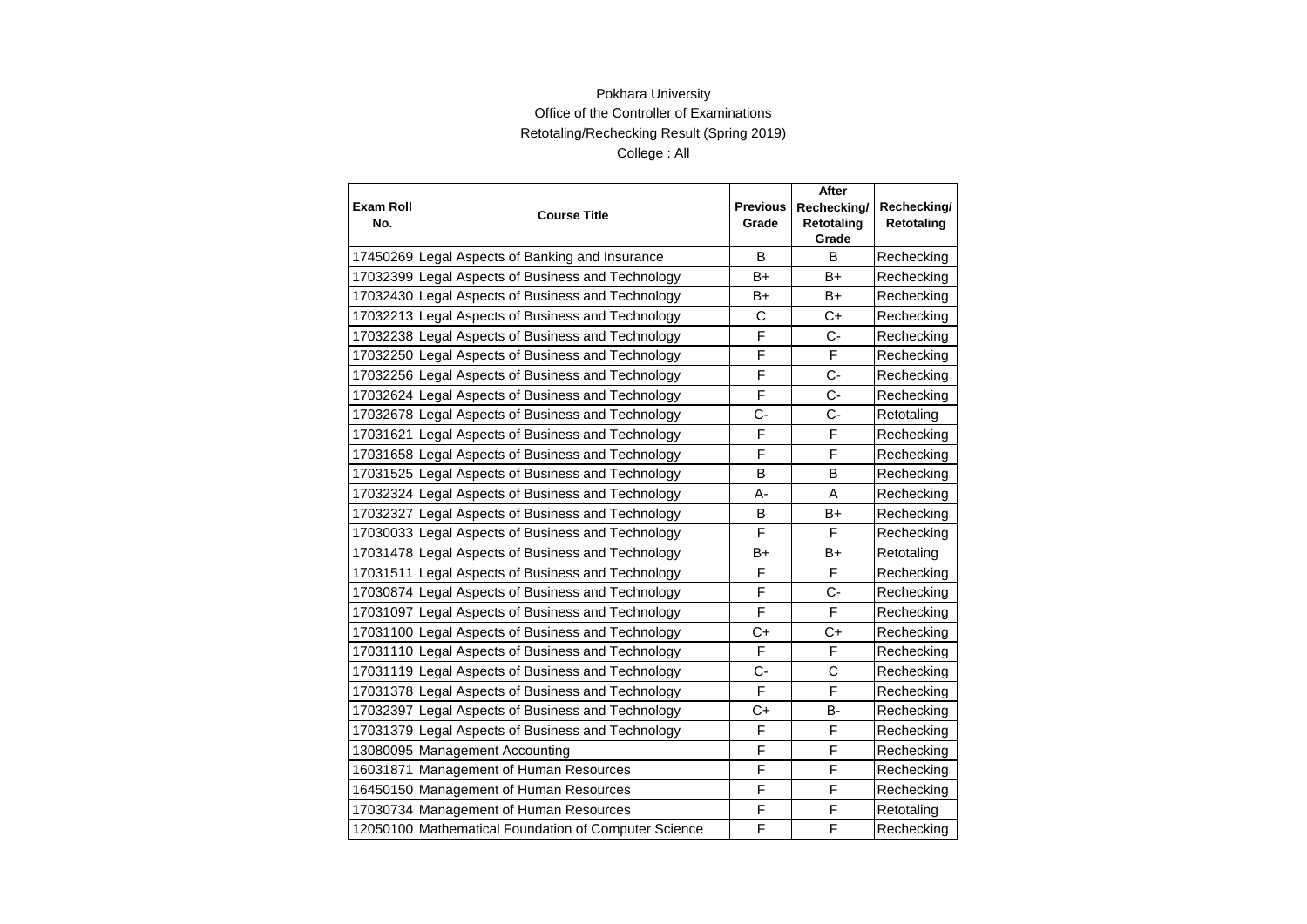|                  |                                                      |                 | After        |             |
|------------------|------------------------------------------------------|-----------------|--------------|-------------|
| <b>Exam Roll</b> | <b>Course Title</b>                                  | <b>Previous</b> | Rechecking/  | Rechecking/ |
| No.              |                                                      | Grade           | Retotaling   | Retotaling  |
|                  |                                                      |                 | Grade        |             |
|                  | 17530151 Mathematical Foundation of Computer Science | F               | F            | Rechecking  |
|                  | 17530165 Mathematical Foundation of Computer Science | F               | F            | Rechecking  |
|                  | 19530064 Mathematics I                               | F               | C            | Rechecking  |
|                  | 19530106 Mathematics I                               | F               | F            | Rechecking  |
|                  | 19530113 Mathematics I                               | F               | F            | Rechecking  |
|                  | 19530056 Mathematics I                               | F               | F            | Rechecking  |
|                  | 19530050 Mathematics I                               | F               | F            | Rechecking  |
|                  | 12050100 Mathematics II (BCA)                        | F               | F            | Rechecking  |
|                  | 17530142 Mathematics II (BCA)                        | F               | F            | Rechecking  |
|                  | 17530133 Mathematics II (BCA)                        | F               | F            | Rechecking  |
|                  | 17530081 Mathematics II (BCA)                        | F               | F            | Rechecking  |
|                  | 13050051 Mathematics II (BCA)                        | F               | F            | Rechecking  |
|                  | 16530044 Mathematics II (BCA)                        | F               | F            | Rechecking  |
|                  | 19530109 Mathematics II (BCA)                        | F               | F            | Rechecking  |
|                  | 19530107 Mathematics II (BCA)                        | F               | Ċ            | Rechecking  |
|                  | 19530113 Mathematics II (BCA)                        | F               | F            | Rechecking  |
|                  | 19080029 Mathematics II (BCIS)                       | F               | B            | Rechecking  |
|                  | 12080019 Mathematics II (BCIS)                       | F               | F            | Rechecking  |
|                  | 19080095 Mathematics II (BCIS)                       | F               | F            | Rechecking  |
|                  | 19080084 Mathematics II (BCIS)                       | F               | F            | Rechecking  |
|                  | 12080035 Mathematics III (BCIS)                      | F               | F            | Rechecking  |
|                  | 12050171 Numerical Methods (BCA)                     | F               | F            | Rechecking  |
|                  | 18530194 Numerical Methods (BCA)                     | F               | $\mathsf{C}$ | Rechecking  |
|                  | 18530001 Numerical Methods (BCA)                     | C               | $C+$         | Rechecking  |
|                  | 15080108 Numerical Methods (BCIS)                    | F               | F            | Rechecking  |
|                  | 19080159 Object Oriented Language (Java)             | <b>B-</b>       | B-           | Rechecking  |
|                  | 19080165 Object Oriented Language (Java)             | B+              | B+           | Rechecking  |
|                  | 19080124 Object Oriented Language (Java)             | F               | F            | Rechecking  |
|                  | 19080040 Object Oriented Language (Java)             | F               | F            | Rechecking  |
|                  | 19080097 Object Oriented Language (Java)             | F               | F            | Rechecking  |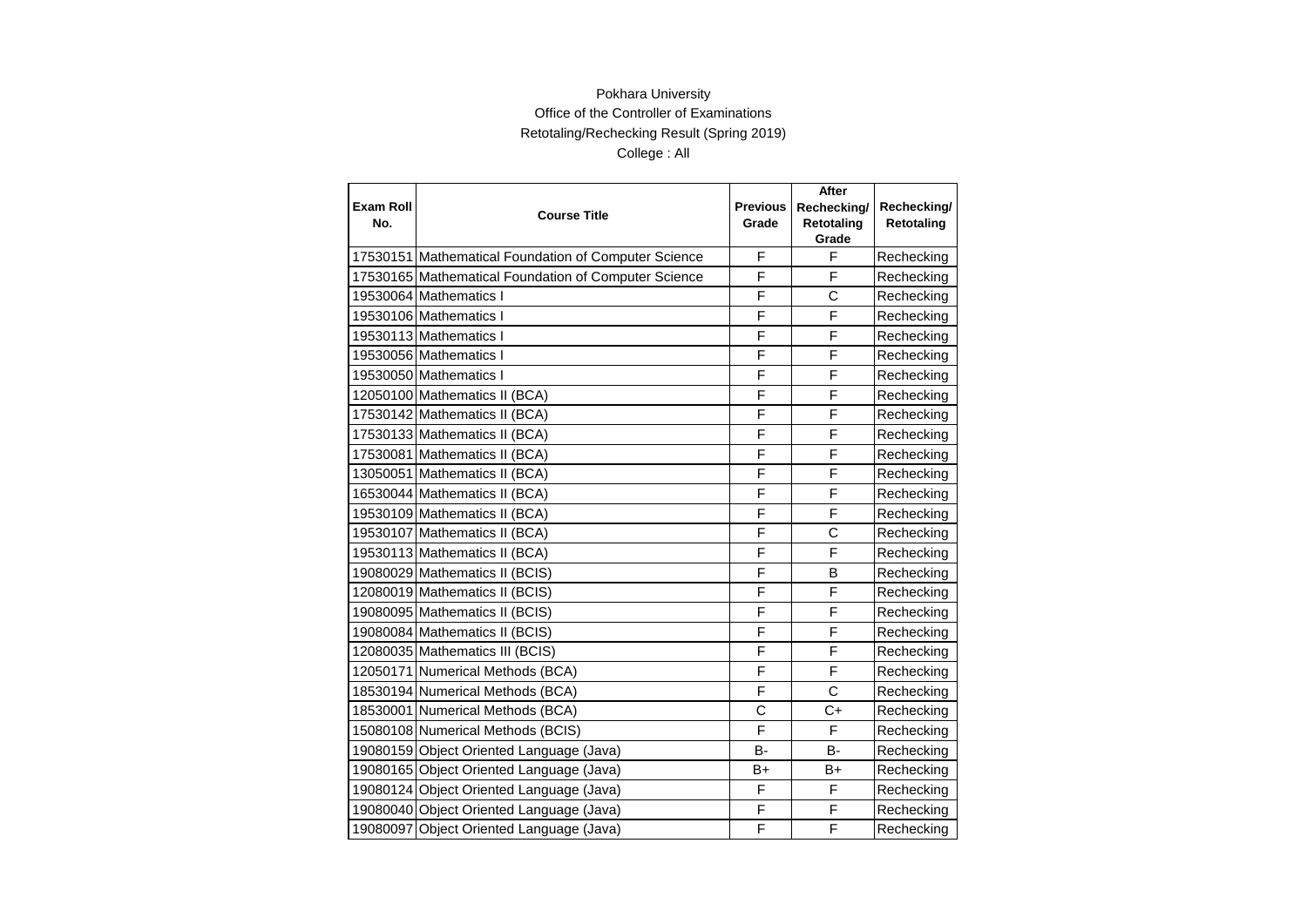|                  |                                                  |                 | After             |             |
|------------------|--------------------------------------------------|-----------------|-------------------|-------------|
| <b>Exam Roll</b> | <b>Course Title</b>                              | <b>Previous</b> | Rechecking/       | Rechecking/ |
| No.              |                                                  | Grade           | <b>Retotaling</b> | Retotaling  |
|                  |                                                  |                 | Grade             |             |
|                  | 19080095 Object Oriented Language (Java)         | F               | F                 | Rechecking  |
|                  | 19080112 Object Oriented Language (Java)         | F               | F                 | Rechecking  |
|                  | 19080100 Object Oriented Language (Java)         | F               | F                 | Rechecking  |
|                  | 19080106 Object Oriented Language (Java)         | F               | F                 | Rechecking  |
|                  | 19080110 Object Oriented Language (Java)         | F               | F                 | Rechecking  |
|                  | 19080111 Object Oriented Language (Java)         | F               | F                 | Rechecking  |
|                  | 19080098 Object Oriented Language (Java)         | F               | F                 | Rechecking  |
|                  | 19080084 Object Oriented Language (Java)         | F               | F                 | Rechecking  |
|                  | 19080104 Object Oriented Language (Java)         | C               | Ć                 | Rechecking  |
|                  | 16530076 Object Oriented Programming in C++      | F               | F                 | Rechecking  |
|                  | 16530033 Object Oriented Programming in C++      | F               | F                 | Rechecking  |
|                  | 16530041 Object Oriented Programming in C++      | F               | F                 | Rechecking  |
|                  | 17530142 Organization Management                 | D+              | F                 | Rechecking  |
|                  | 17530081 Organization Management                 | F               | F                 | Rechecking  |
|                  | 17530096 Organization Management                 | F               | F                 | Retotaling  |
|                  | 17530165 Organization Management                 | F               | F                 | Retotaling  |
|                  | 17530073 Organization Management                 | F               | F                 | Retotaling  |
|                  | 17530035 Organization Management                 | F               | C+                | Rechecking  |
|                  | 17530040 Organization Management                 | F               | F                 | Rechecking  |
|                  | 19140101 Principles of Health Care               | F               | F                 | Rechecking  |
|                  | 19140009 Principles of Hospital Administration I | F               | A-                | Rechecking  |
|                  | 19140018 Principles of Hospital Administration I | A-              | A-                | Rechecking  |
|                  | 18032303 Principles of Management                | F               | F                 | Rechecking  |
|                  | 18031497 Principles of Management                | F               | F                 | Rechecking  |
|                  | 16031983 Principles of Management                | F               | F                 | Rechecking  |
|                  | 19031779 Principles of Management                | F               | F                 | Rechecking  |
|                  | 16030502 Principles of Management                | F               | F                 | Rechecking  |
|                  | 19030016 Principles of Management                | F               | F                 | Rechecking  |
|                  | 18150478 Principles of Management                | F               | F                 | Rechecking  |
|                  | 19450513 Principles of Management                | F               | F                 | Rechecking  |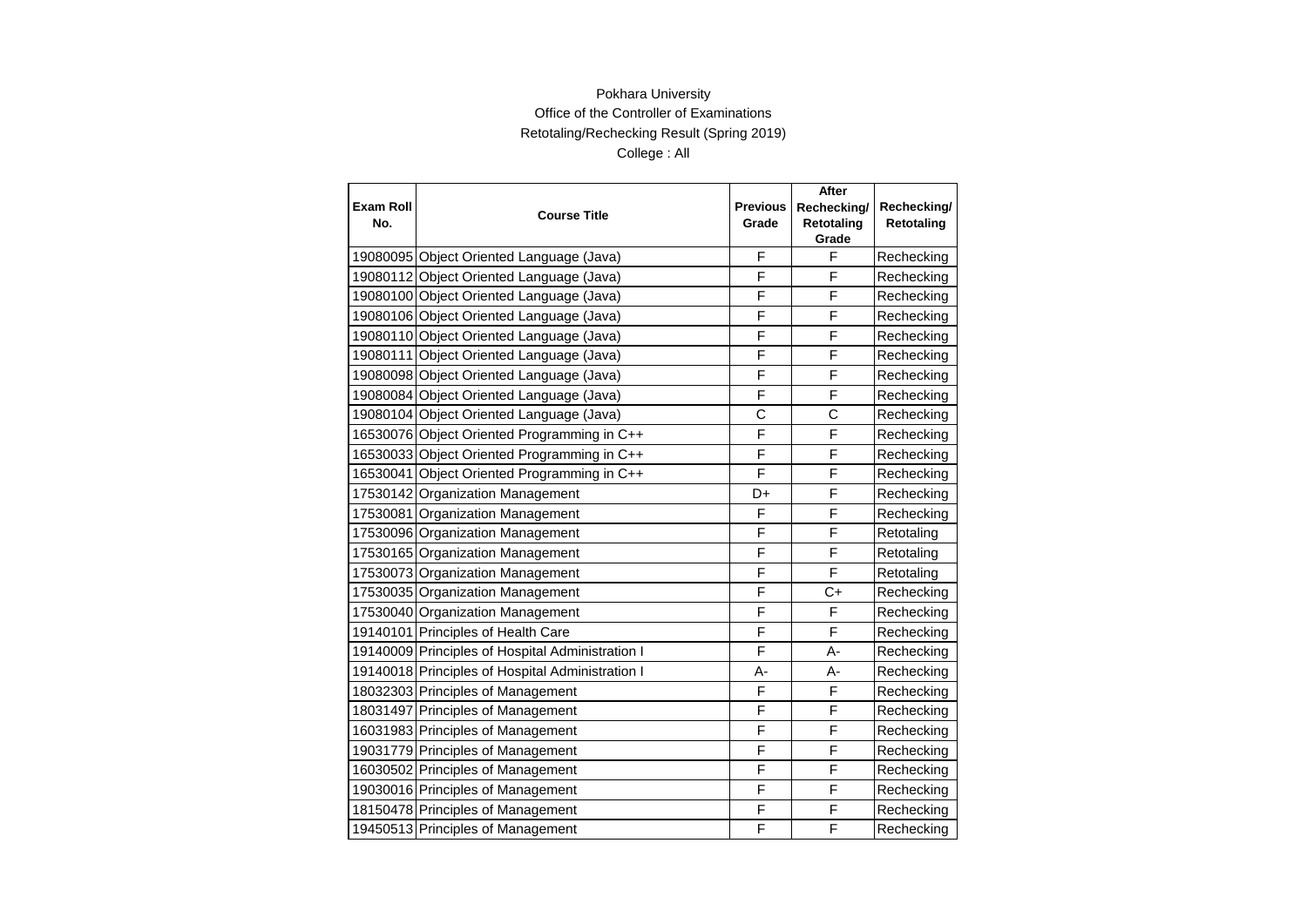|                  |                                   |                 | After               |             |
|------------------|-----------------------------------|-----------------|---------------------|-------------|
| <b>Exam Roll</b> | <b>Course Title</b>               | <b>Previous</b> | Rechecking/         | Rechecking/ |
| No.              |                                   | Grade           | Retotaling<br>Grade | Retotaling  |
|                  | 19030855 Principles of Management | F               | F                   | Retotaling  |
|                  | 17150046 Principles of Management | F               | F                   | Rechecking  |
|                  | 19450373 Principles of Management | F               | F                   | Rechecking  |
|                  | 19450296 Principles of Management | F               | $\mathsf{C}$        | Rechecking  |
|                  | 18032310 Principles of Marketing  | B+              | $B+$                | Rechecking  |
|                  | 18032321 Principles of Marketing  | F               | $C+$                | Rechecking  |
|                  | 18032330 Principles of Marketing  | B-              | B                   | Rechecking  |
|                  | 18032332 Principles of Marketing  | В-              | A-                  | Rechecking  |
|                  | 18032334 Principles of Marketing  | F               | F                   | Rechecking  |
|                  | 16032135 Principles of Marketing  | F               | F                   | Rechecking  |
|                  | 18032344 Principles of Marketing  | F               | C                   | Rechecking  |
|                  | 18032346 Principles of Marketing  | F               | F                   | Rechecking  |
|                  | 18032349 Principles of Marketing  | F               | F                   | Rechecking  |
|                  | 18032353 Principles of Marketing  | F               | F                   | Rechecking  |
|                  | 18032360 Principles of Marketing  | в-              | B-                  | Rechecking  |
|                  | 18032368 Principles of Marketing  | B               | A-                  | Rechecking  |
|                  | 18032378 Principles of Marketing  | C               | C                   | Rechecking  |
|                  | 18032380 Principles of Marketing  | <b>B-</b>       | $B+$                | Rechecking  |
|                  | 18031104 Principles of Marketing  | $C+$            | $C+$                | Rechecking  |
|                  | 18032458 Principles of Marketing  | F               | F                   | Rechecking  |
|                  | 18032432 Principles of Marketing  | F               | F                   | Rechecking  |
|                  | 18030311 Principles of Marketing  | C               | C                   | Rechecking  |
|                  | 14032269 Principles of Marketing  | F               | F                   | Rechecking  |
|                  | 18032244 Principles of Marketing  | С               | $\mathsf{C}$        | Rechecking  |
|                  | 12031421 Principles of Marketing  | F               | F                   | Rechecking  |
|                  | 16030393 Principles of Marketing  | F               | B-                  | Rechecking  |
|                  | 18030163 Principles of Marketing  | F               | F                   | Rechecking  |
|                  | 18030165 Principles of Marketing  | C+              | $C+$                | Rechecking  |
|                  | 18030202 Principles of Marketing  | C               | C                   | Rechecking  |
|                  | 18030210 Principles of Marketing  | $C+$            | $C+$                | Rechecking  |